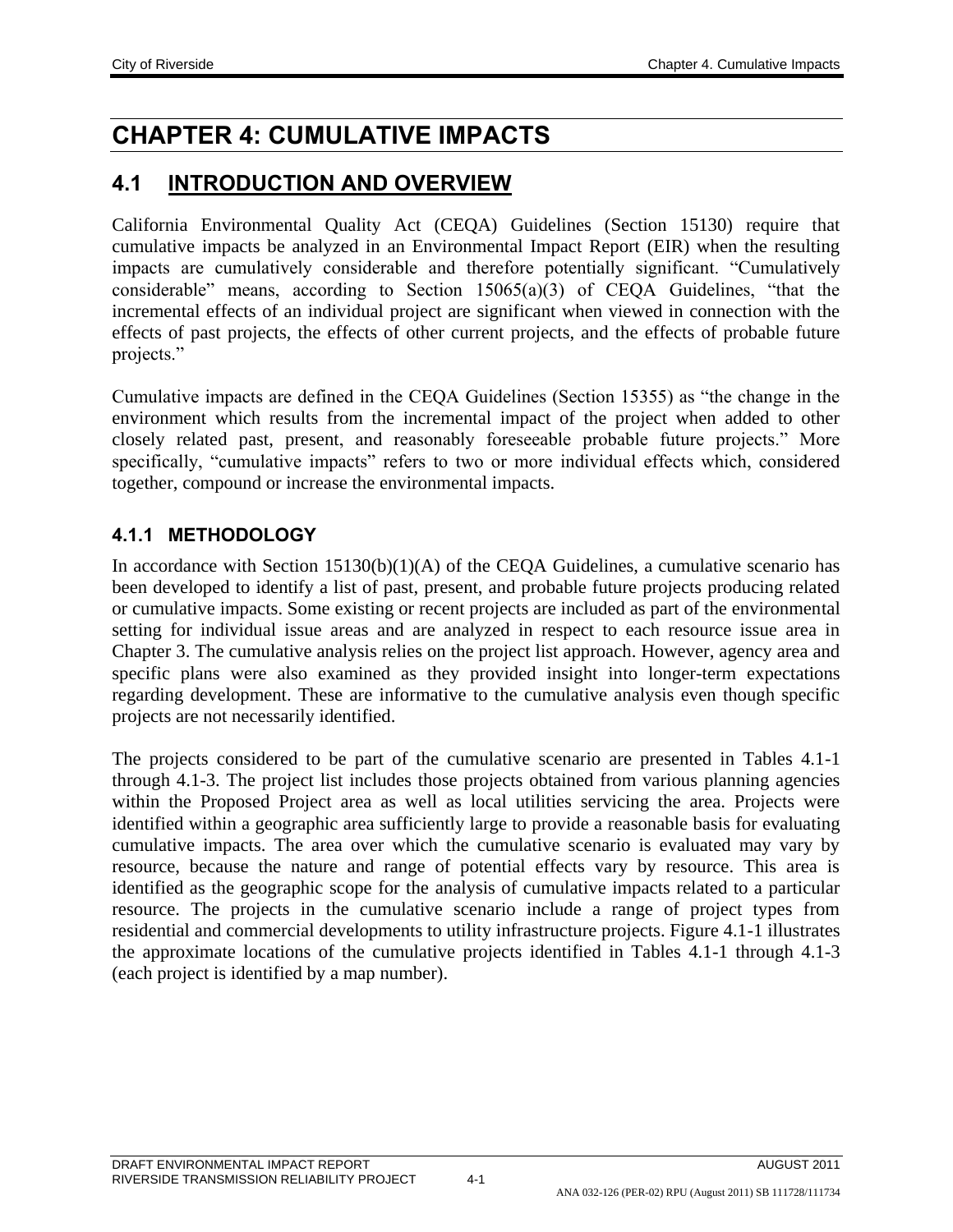#### **TABLE 4.1-1. SPECIFIC PLANS**

| <b>SPECIFIC PLAN NAME</b>                       | <b>INTENT OF SPECIFIC PLAN</b>                                                                                                                                                                                                                                                                                                                                                                                                                                                                                                                                                                                                                                                                                                                                                                                              |
|-------------------------------------------------|-----------------------------------------------------------------------------------------------------------------------------------------------------------------------------------------------------------------------------------------------------------------------------------------------------------------------------------------------------------------------------------------------------------------------------------------------------------------------------------------------------------------------------------------------------------------------------------------------------------------------------------------------------------------------------------------------------------------------------------------------------------------------------------------------------------------------------|
| Interstate 15 Corridor<br>Specific Plan No. 266 | The Interstate 15 Corridor Specific Plan is a planned community of 757.7 acres proposing a mix of<br>commercial and residential uses. The project proposes a total of 256.8 acres of commercial and<br>industrial development which is intended to service the full range of local, community and regional<br>needs. The project also provides for a total of 2,400 residential dwelling units on 453.6 acres of the<br>project site. Average residential density for the project is proposed to be 3.6 dwelling units per acre<br>(du/ac) for single-family residences and 12 du/ac for multi-family residences. Twenty-five acres of<br>parkland are proposed in two parks, including a 20-acre sports park. Additionally, two tot lots are to<br>be constructed. Two potential school sites have also been designated.   |
| La Sierra University<br>Specific Plan           | This Specific Plan encompasses 531 acres in the western portion of the City of Riverside; the overall<br>plan concept envisions a "mixed-use" community. This community would accommodate the<br>expansion of the La Sierra campus and development of the University's surplus lands, located east<br>and south of the existing campus, to help support the University's endowment. The plan includes<br>employment opportunities at La Sierra University, as well as potential jobs in a new industrial park<br>and in commercial areas. A diverse mix of residential types and densities is also envisioned,<br>providing housing for University faculty, staff, retirees from the Seventh-Day Adventist community,<br>and others seeking housing opportunities.                                                          |
| Magnolia Avenue Specific<br>Plan                | This Specific Plan covers 1,473 acres fronting along Magnolia Avenue, the primary east/west street<br>in Riverside. The plan is intended to facilitate and encourage development and improvements along<br>Magnolia Avenue to help realize the community's vision for the corridor. The City's General Plan<br>2025 laid the foundation for this plan by establishing the Very High Residential and Mixed Use<br>General Plan land use designations along much of the corridor.                                                                                                                                                                                                                                                                                                                                             |
| Rancho La Sierra Specific<br>Plan               | This Specific Plan encompasses approximately 755 acres of rolling mostly vacant land situated at<br>the northwestern edge of the City of Riverside. This Specific Plan is intended to comply with the<br>objectives of Measure C by facilitating a high quality development accommodating a variety of uses<br>while still maintaining the property's open space character and protecting the sensitive Santa Ana<br>River corridor. By combining active recreation (golf), passive open space and limited residential<br>clusters, the Plan not only complies with the objectives of Measure C but also provides opportunities<br>for economic return in the form of golf and residential development with northerly views of natural<br>open space and the golf course.                                                   |
| Riverwalk Vista Specific<br>Plan                | This Specific Plan encompasses approximately 122 acres and is an infill residential community that<br>blends a variety of single-family detached housing into an integrated village setting.                                                                                                                                                                                                                                                                                                                                                                                                                                                                                                                                                                                                                                |
| Thoroughbred Farm<br>Specific Plan No. 376      | The Thoroughbred Farm Specific Plan proposes a land use plan, development standards, design<br>and landscaping guidelines, and designation of 14 planning areas for industrial, business park and<br>commercial developments.                                                                                                                                                                                                                                                                                                                                                                                                                                                                                                                                                                                               |
| Victoria Avenue Specific<br>Plan                | The intent of this Specific Plan is to preserve Victoria Avenue as a landscaped parkway and as a<br>cultural heritage landmark as designated by the Cultural Heritage Board. It provides standards for<br>the various factors affecting Victoria Avenue, present and future, both in the right-of-way and in its<br>vicinity. Physical factors considered for the Avenue are street improvements, utilities, bridle trails,<br>landscaping and irrigation and rights-of-way. Improvements will be related to traffic volumes and<br>safety both now and in the future, taking into consideration the effects of other highways and<br>freeways and land use in the vicinity. Land use policies and standards for private development of<br>adjoining lands including subdivision and development design are also discussed. |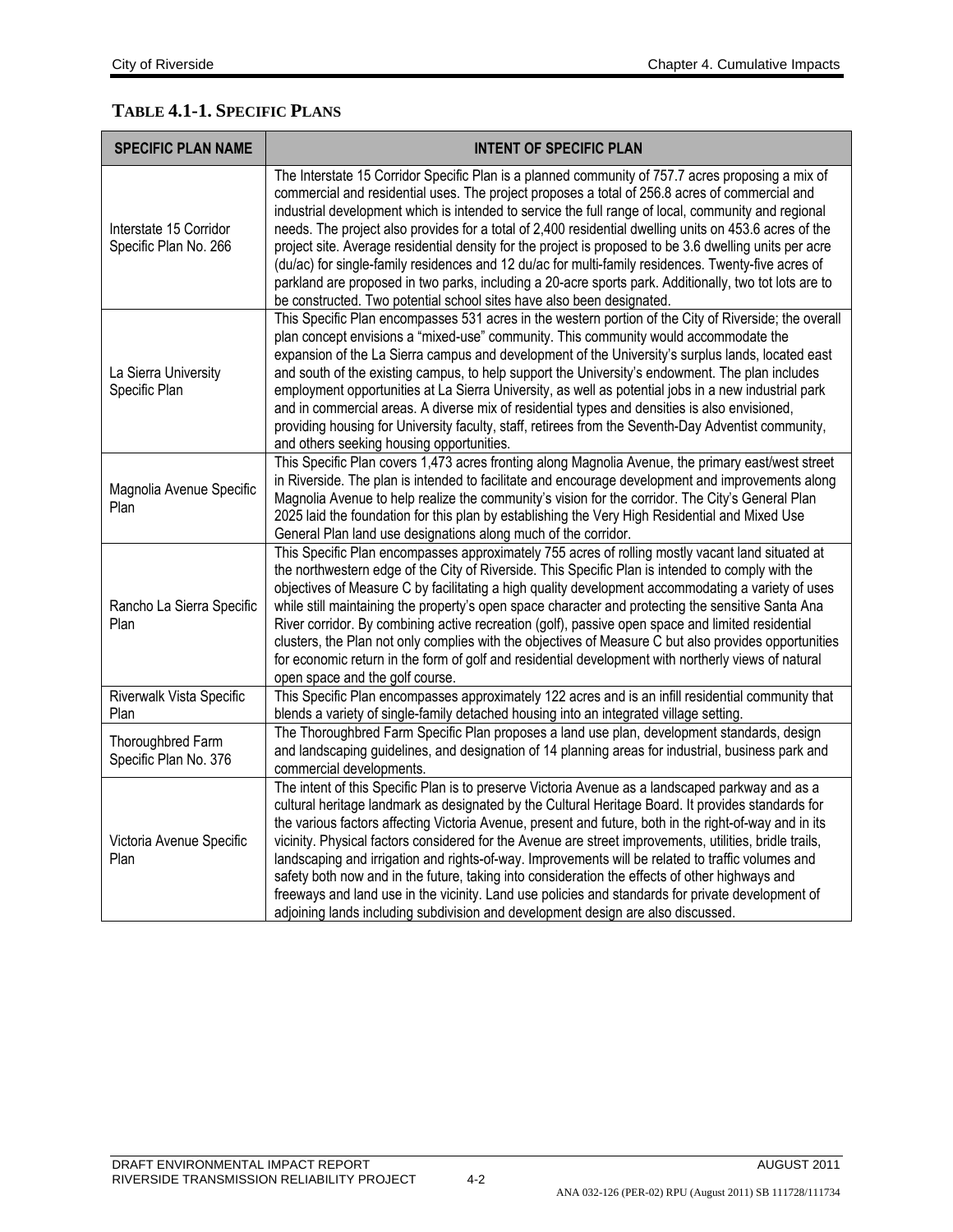#### **TABLE 4.1-2. CUMULATIVE PROJECTS LISTS**

| <b>Figure</b><br>ID               | CASE#                                                                | <b>DESCRIPTION</b>                                                                                                                                                                                                                 | <b>PROJECT STATUS</b>                                                            |
|-----------------------------------|----------------------------------------------------------------------|------------------------------------------------------------------------------------------------------------------------------------------------------------------------------------------------------------------------------------|----------------------------------------------------------------------------------|
| <b>City of Riverside Projects</b> |                                                                      |                                                                                                                                                                                                                                    |                                                                                  |
| 1                                 | P07-0872                                                             | DR Single Story Medical Building Business Park - 6421 Central; 1.74 acres;<br>22,935 square foot (sq ft) total building size                                                                                                       | ZA approved<br>2/20/09.                                                          |
| $\overline{2}$                    | P07-0816<br>P07-0817                                                 | VR/DR Single Story Office - 6411 Arlington; 0.48 acre; 4,992 sq ft total<br>building size                                                                                                                                          | ZA approved<br>11/30/07. Not<br>constructed yet.                                 |
| 3                                 | P08-0301                                                             | MCUP Harvest Christian Fellowship Parking Lot; 5.3 acres; parking lot                                                                                                                                                              | ZA approved.<br>1/27/10. Not built yet                                           |
| 4                                 | P09-0600<br>P09-0601                                                 | DR/EIR Wal Mart Expansion - 5200 Van Buren                                                                                                                                                                                         | In process.<br>Submitted 9/18/09                                                 |
| 5                                 | P07-0661                                                             | DR 3 Retail/Commercial Bldgs - Northeast corner of Arlington &<br>Chadbourne                                                                                                                                                       | ZA approved 2/7/08.<br>Under construction.                                       |
| 6                                 | P07-1194<br>P07-0751                                                 | CUP/DR to establish 27,267 square-foot vehicle inspection building on an<br>approximately 17.8 acre site developed with a legal non-conforming vehicle<br>auction yard - 5894 Payton; 17.8 acres; 27,267 sq ft total building size | CC approved<br>6/17/08.                                                          |
| $\overline{7}$                    | P09-0142<br>P09-0229                                                 | CUP/DR to establish vehicular storage yard on two vacant contiguous lots<br>totaling 4.22 acres - Northeast corner of Jurupa & Payton; 4.2 acres                                                                                   | CC approved<br>6/23/09.                                                          |
| 8                                 | P09-0687<br>P10-0128                                                 | DR/CUP to establish a Building Materials Supply Store with wholesale and<br>ancillary retail sales areas - 7500 Jurupa; 36,822 sq ft total building size                                                                           | CC approved<br>5/18/10. Pending<br>building permit<br>issuance as of<br>11/9/10. |
| 9                                 | P05-1521<br>P05-1523<br>P05-1524<br>P05-1525<br>P05-1526<br>P06-0443 | RZ/PRD/DR/PM/TM/CUP Magnolia Square Commercial and 318 Condos -<br>10411-10481 Magnolia; 16.7 acres; 40,000 sq ft total building size                                                                                              | CC approved<br>6/6/06.                                                           |
| 10                                | P07-0279                                                             | TM 35455 Lionhead 6 SFR lots, RC Zone - west of intersection at California<br>& Bolton; 26 acres                                                                                                                                   | CC approved<br>5/27/08.                                                          |
| 11                                | P07-1124<br>P07-1125<br>P07-1185<br>P08-0084                         | DR/CUP/RZ/TM 35852 California Square Redevelopment - 8616 California;<br>4.47 acres; 194,630 sq ft total building size                                                                                                             | CC approved<br>6/17/08. Phase One<br>under construction.                         |
| 12                                | P07-1118<br>P07-1120                                                 | DR/PCN Fresh & Easy Retail Center - 4865 Van Buren; 1.8 acres; 19,530<br>sq ft total building size                                                                                                                                 | CPC approved<br>3/6/08.                                                          |
| 13                                | P10-0406<br>P10-0407<br>P10-0408                                     | PPE/DR/VR revised site plan and building elevations for a previously<br>approved but not constructed 168-unit apartment complex - 11470-11590<br>Magnolia; 7.6 acres                                                               | Scheduled CPC<br>12/9/10.                                                        |
| 14                                | P06-0501<br>P06-0554<br>P06-0555<br>P06-0556<br>P06-0557             | SP/RZ/PPE/PM/DR Griffin Riverwalk 264 Market Rate Apartments; 204<br>Senior Apts.; 200 Unit ALF - 4710 Riverwalk PW; 25.5 acres                                                                                                    | CC approved<br>10/3/06. Under<br>construction.                                   |
| 15                                | P04-1476<br>P04-1477<br>P04-1478                                     | DR/PRD/RZ Cinnamon Creek Apartments, 95 Units - 4826 Van Buren; 4.2<br>acres                                                                                                                                                       | CC approved<br>$6/6/06$ .                                                        |
| 16                                | P08-0727                                                             | PM 35901 - establish 5 BMP lots for future industrial development - 6639<br>Hillside; 7 acres                                                                                                                                      | CPC approved<br>11/18/10.                                                        |
| 17                                | P10-0282<br>P10-0284                                                 | CUP/DR Surface storage lot for about 2,500 wholesale vehicles, Riverside<br>Auto Auction - 6900 Jurupa (former Dow Jones site); 27 acres                                                                                           | CC approved<br>10/19/10.                                                         |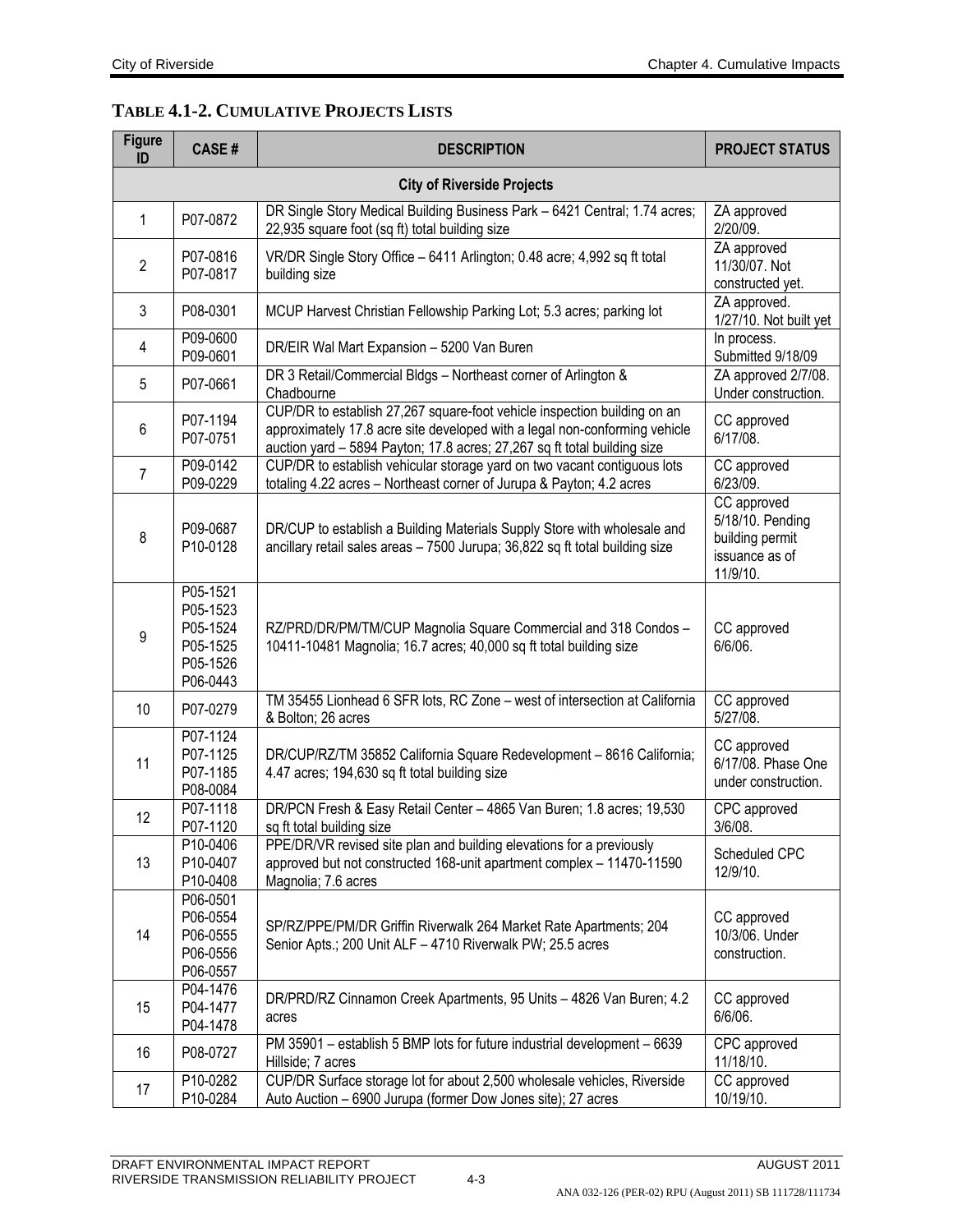| <b>Figure</b><br>ID | CASE#                                                    | <b>DESCRIPTION</b>                                                                                                                                                                                                                                                                                                                                                                                                                                                                                                                                            | <b>PROJECT STATUS</b>                                    |
|---------------------|----------------------------------------------------------|---------------------------------------------------------------------------------------------------------------------------------------------------------------------------------------------------------------------------------------------------------------------------------------------------------------------------------------------------------------------------------------------------------------------------------------------------------------------------------------------------------------------------------------------------------------|----------------------------------------------------------|
| 18                  | P10-0511<br>P10-0510                                     | MCUP/DR La Sierra University School of Business building - 4500<br>Riverwalk PW; 68,500 sq. ft. total building size                                                                                                                                                                                                                                                                                                                                                                                                                                           | ZA approved<br>10/22/10.                                 |
| 19                  | P10-0438<br>P04-0671<br>P04-0674                         | DR/VR Magnolia Garden Condominiums 62 units - 3875-3917 Dawes; 3<br>acres                                                                                                                                                                                                                                                                                                                                                                                                                                                                                     | ZA approved 8/3/10.<br>In plan check                     |
| 20                  | P10-0083<br>P10-0084                                     | CUP/DR Walgreens - 10938 Magnolia; 14, 000 sq. ft. total building size                                                                                                                                                                                                                                                                                                                                                                                                                                                                                        | CC approved<br>7/13/10.                                  |
| 21                  | P05-1055<br>P05-1056<br>P05-1057<br>P05-1058<br>P05-1059 | TM/PRD/GP/RZ/DR 63 unit Sierra Park PRD - west side of La Sierra<br>between Gramercy & Norwood; 9 acres                                                                                                                                                                                                                                                                                                                                                                                                                                                       | CC approved<br>7/11/06. Phase 1<br>under construction.   |
| 22                  | P03-0041                                                 | TM 28987 - 113 lot Ag Park subdivision, both sides of Jurupa between Crest<br>and Rutland; 63.4 acres                                                                                                                                                                                                                                                                                                                                                                                                                                                         | CC approved<br>7/8/03. Revised<br>design pending.        |
| 23                  | P10-0678<br>P10-0679                                     | DR/VR Warehouse Addition Flexsteel Expansion - 6971 Central; 7.58<br>acres; 78,352 sq. ft. total building size                                                                                                                                                                                                                                                                                                                                                                                                                                                | Cycle date 10/29/10.<br>In process.                      |
|                     |                                                          | <b>Riverside County Projects</b>                                                                                                                                                                                                                                                                                                                                                                                                                                                                                                                              |                                                          |
| 24                  | CZ05619                                                  | 701.3 acres                                                                                                                                                                                                                                                                                                                                                                                                                                                                                                                                                   | Approved on<br>11/09/1993.                               |
| 25                  | TR31778                                                  | Hillcrest Homes Inc. - Divide 31.57 acres into 128 single family lots                                                                                                                                                                                                                                                                                                                                                                                                                                                                                         | Approved on<br>04/04/2006.                               |
| 26                  | TR34201                                                  | Hillcrest Homes Inc.-Divide 79.4 acres into 185 R-4 SFR lots/2 parks/ 8 OS<br>lots and 1 basin                                                                                                                                                                                                                                                                                                                                                                                                                                                                | Application under<br>review.                             |
| 27                  | TR31768                                                  | Hillcrest Homes Inc.- Subdivide 71.66 acres into 189 sq ft. lots w/park                                                                                                                                                                                                                                                                                                                                                                                                                                                                                       | Approved on<br>4/04/06.                                  |
| 28                  | TR33461                                                  | Tentative TR33461 proposes to subdivide 64.7 gross acres into 203 single-<br>family residential lots with a minimum lot size of 7,200 square feet, with a<br>4.39 acre school site (Lot 204) that is a part of the school proposed within<br>TR31768 for an 11 acre total school site, a 3.28 acre park (Lot 205) that is<br>also part of a park proposed within TR31768 for a 5 acre total park site, and<br>an additional 2.19 acre open spaces (Lots A to L). The proposed map will be<br>developed in conjunction with proposed maps TR31768 and TR31778. | Approved on<br>05/22/2007.                               |
| 29                  | PM34790                                                  | Wiggins Development- Divide 1.8 acres into three residential parcels.                                                                                                                                                                                                                                                                                                                                                                                                                                                                                         | Approved on<br>11/05/2007.                               |
| 30                  | PP14060                                                  | Change use from auto repair to professional offices                                                                                                                                                                                                                                                                                                                                                                                                                                                                                                           | Approved on<br>09/14/1994.                               |
| 31                  | CZ06194;<br>PP15352                                      | Change Zone from A-P/W-1 to R-1 change of Zone from A-P and W-1 to R-<br>5 (originally to R-1-15.5) EA 36521. N/A.; Clubhouse, Parking & Maint. Fac.<br>for golf course.                                                                                                                                                                                                                                                                                                                                                                                      | Approved on<br>05/30/1995;<br>Approved on<br>04/06/1998. |
| 32                  | TR13476                                                  | Not available.                                                                                                                                                                                                                                                                                                                                                                                                                                                                                                                                                | Not available.                                           |
| 33                  | PP21472                                                  | Orco Block Paver Plant. 2 Paver Plants/ 1 Mortar blending plant<br>/office/parking/product storage area/for manufacturing concrete blocks                                                                                                                                                                                                                                                                                                                                                                                                                     | Approved on<br>12/05/2006.                               |
| 34                  | CZ06358                                                  | Change zone from A-1-10 to A-1 and C-P-S                                                                                                                                                                                                                                                                                                                                                                                                                                                                                                                      | Approved on<br>06/04/2002.                               |
| 35                  | TR32362;<br>CZ07012                                      | West Pointe Homes, Inc.- Subdivide 24 acres into 19 SFR and 1 open SP<br>lots; change zone from C-P-S to R-1-20,000                                                                                                                                                                                                                                                                                                                                                                                                                                           | Approved on<br>01/31/2006.                               |
| 36                  | PP20024                                                  | Business park (4 buildings) located at Northeast Van Buren, South Galena,<br>West Feldspar St.                                                                                                                                                                                                                                                                                                                                                                                                                                                                | Approved on<br>03/13/2008                                |
| 37                  | TR34344                                                  | Total acreage: 3.54 gross acres. Subdivision for industrial condominium<br>purposes. Total proposed lots: one (1) commercial/industrial for<br>condominium purposes                                                                                                                                                                                                                                                                                                                                                                                           | Approved.                                                |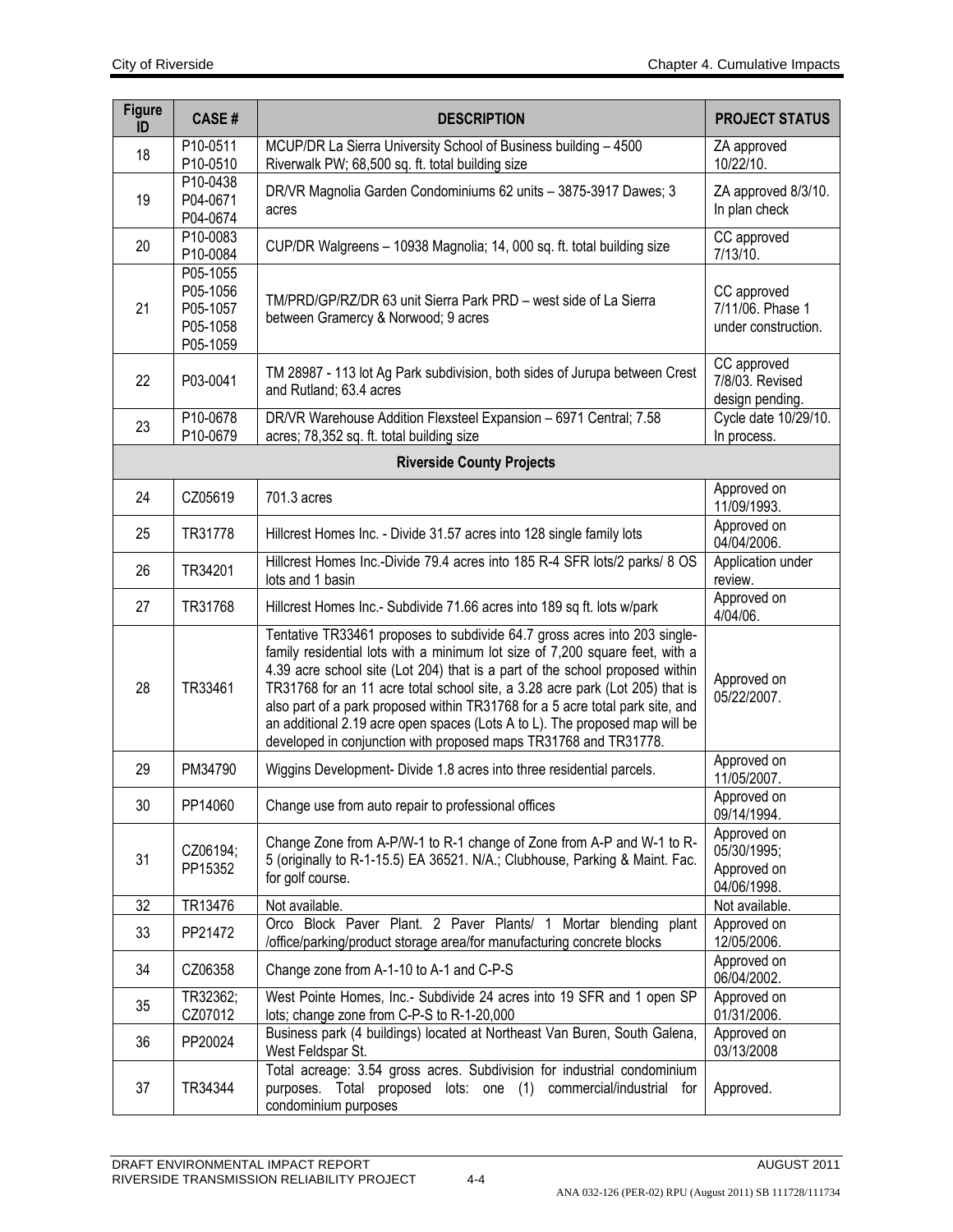| <b>Figure</b><br>ID | <b>CASE#</b>                                          | <b>DESCRIPTION</b>                                                                                                                                                                                                                                                                                                                                                                                                                                                               | <b>PROJECT STATUS</b>                                    |
|---------------------|-------------------------------------------------------|----------------------------------------------------------------------------------------------------------------------------------------------------------------------------------------------------------------------------------------------------------------------------------------------------------------------------------------------------------------------------------------------------------------------------------------------------------------------------------|----------------------------------------------------------|
| 38                  | SP376<br>(Thorough-<br>bred Farm<br>Specific<br>Plan) | Acreage: 109.55<br>industrial,<br>Total<br>gross acres.<br>(light)<br>business<br>park*,tourist/commercial, commercial/retail uses and potential fire station)<br>*may also include an option for development of a 250-bed hospital/medical<br>facility within the business park                                                                                                                                                                                                 | Application under<br>review.                             |
| 39                  | PP21371                                               | Birtcher Center at General Drive.                                                                                                                                                                                                                                                                                                                                                                                                                                                | Approved on<br>02/26/2008.                               |
| 40                  | PP16979                                               | 200,731 Sq Ft Tilt-up Industrial Building.                                                                                                                                                                                                                                                                                                                                                                                                                                       | Application under<br>review with Planning<br>Commission. |
| 41                  | CUP03598                                              | Industrial Buildings located North/San Sevaine Flood Control Channel,<br>East/San Sevaine, West/Bain Street. 161,215 Sq Ft, Two phased<br>development on a 18.75 gross (18.75 net) acre lot with an associated sign<br>program. The proposed use is for concrete reinforcing steel bending/cutting,<br>for fabrication, and fuel/wash facility for concrete pump trucks.                                                                                                         | Approved on<br>12/23/2008.                               |
| 42                  | TR33428                                               | Schedule a subdivision of 117.69 gross acres into 338 residential lots, 3<br>park lots, 1 Open Space lot, and 2 remainder parcels. Location:<br>North/Limonite Ave., South/Bellegrave Ave., East/I-15, West/Wineville Ave.                                                                                                                                                                                                                                                       | Approved on<br>02/04/2009.                               |
| 43                  | GPA00709                                              | Highest density residential on 14.9 acres. (Limonite Senior Project)                                                                                                                                                                                                                                                                                                                                                                                                             | Application under<br>review.                             |
| 44                  | TR32136                                               | Divide 50.22 acres into 165 lots/3 Open Space, 2 park sites.                                                                                                                                                                                                                                                                                                                                                                                                                     | Approved on<br>9/27/05.                                  |
| 45                  | PM35896                                               | Subdivision of 2.97 gross acres into 4 residential parcels.                                                                                                                                                                                                                                                                                                                                                                                                                      | Approved on<br>4/20/10.                                  |
| 46                  | GPA00859                                              | Change land use designation from LDR to LI                                                                                                                                                                                                                                                                                                                                                                                                                                       | Approved on<br>02/09/2010.                               |
| 47                  | PP22513                                               | 2 concrete Tiltup Industrial buildings. Plot Plan No. 22513 proposes two (2)<br>industrial buildings totaling 73,878 square feet on a 4.42 gross acre site with<br>a floor area ratio of 0.38 (Heavy Industrial requires a 0.15-0.50 floor area<br>ratio) consisting of: 2,000 square foot mezzanines, 45,647 square feet of<br>landscaping area, 75,037 square feet of paved area, and 126 parking<br>spaces. The total building square footage proposed is 73,878 square feet. | Approved on<br>11/19/2007.                               |
| 48                  | PM36192                                               | Divide 68 acres into 18 lots.                                                                                                                                                                                                                                                                                                                                                                                                                                                    | Applied on 6/22/09.                                      |

Sources: Riverside County Land Information System, December 2010; City of Riverside Planning Department, November 2010.

| Legend:                             |                                            |
|-------------------------------------|--------------------------------------------|
| ALF=Assisted Living Facility        | <b>BMP=Business and Manufacturing Park</b> |
| CC=City Council                     | <b>CPC=City Planning Commission</b>        |
| <b>CUP=Conditional Use Permit</b>   | DR=Design Review                           |
| EIR=Environmental Impact Report     | GP=General Plan                            |
| <b>LDR=Low Density Residential</b>  | LI=Light Industrial                        |
| MCUP=Minor Conditional Use Permit   | PCN=Public Convenience or Necessity        |
| PM=Preliminary Map                  | PPE=Plot Plan and Elevations               |
| PRD=Planned Residential Development | <b>RC=Resource Conservation</b>            |
| RM=Multi-Family Residential         | $RZ = Rezoning$                            |
| SFR=Single Family Residence         | SP=Specific Plan                           |
| TM=Tract Map                        | VR=Variance Case                           |
| ZA=Zoning Administration            |                                            |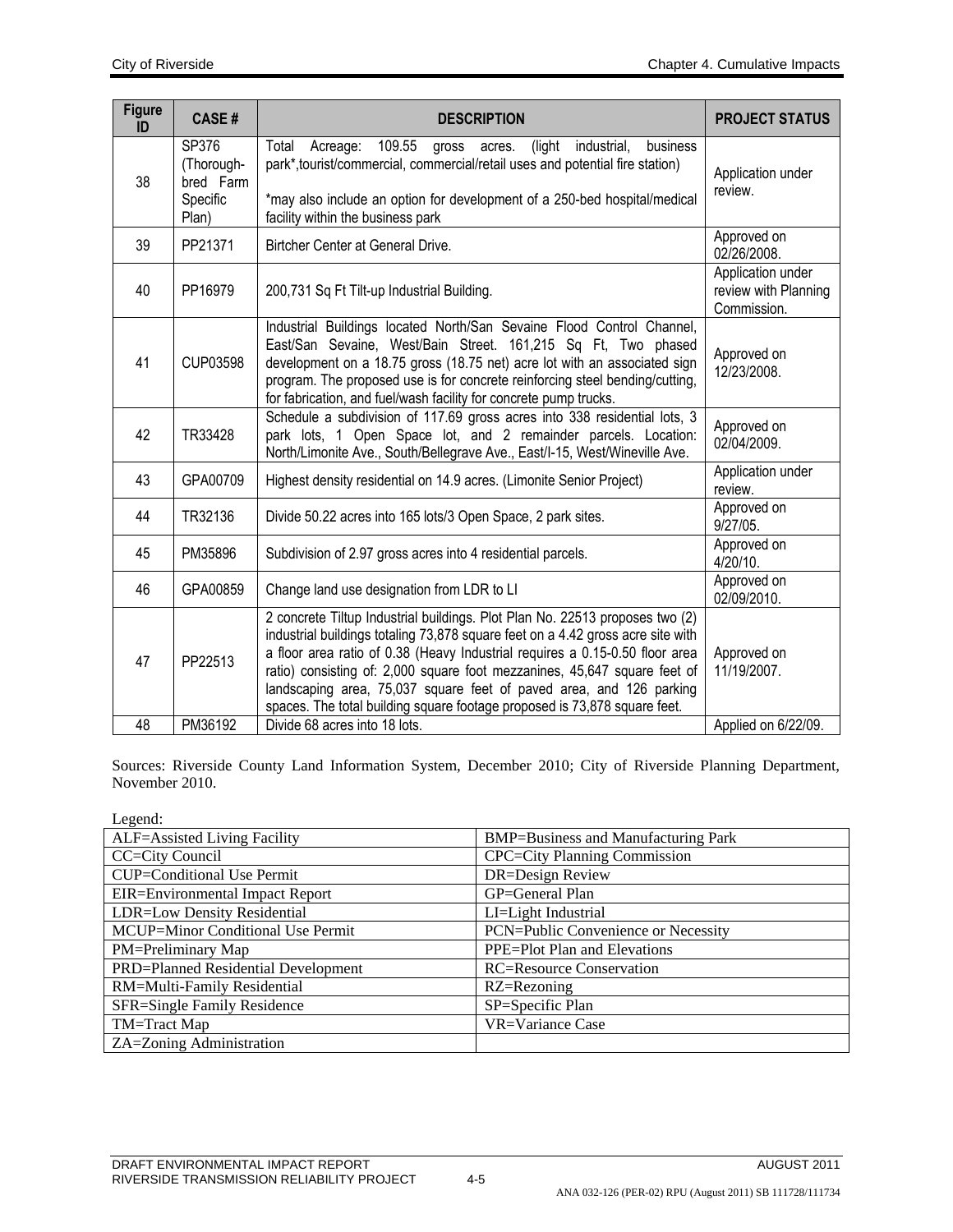#### **TABLE 4.1-3. RELEVANT PUBLIC PROJECTS**

| <b>Figure</b><br>ID | <b>Project Name</b><br>(Sponsor)                                                                           | Location                                                                                                            | <b>Status</b>                     | <b>Project Description</b>                                                                                                                                                                                                                                                       |
|---------------------|------------------------------------------------------------------------------------------------------------|---------------------------------------------------------------------------------------------------------------------|-----------------------------------|----------------------------------------------------------------------------------------------------------------------------------------------------------------------------------------------------------------------------------------------------------------------------------|
| 49                  | Sub-transmission project<br>(Riverside Public<br>Utilities)                                                | City of Riverside                                                                                                   | Under<br>Construction             | New double-circuit 69 kV sections to<br>enhance the subtransmission connection<br>between the Riverside, La Colina,<br>Springs and University Substations                                                                                                                        |
| 50                  | Circuit 441 Voltage<br>Conversion (Riverside<br>Public Utilities)                                          | City of Riverside: Jurupa<br>and Palm Avenues from<br>Emerson Dr to Rubidoux<br>Ave                                 | Completed<br>2010                 | Upgrade to overhead electric distribution<br>by replacing approximately 52 poles,<br>changing out 36 transformers, replacing<br>approximately 8,988 feet of overhead<br>cable, and convert approximately 1.7<br>MW of 4 kV to 12 kV.                                             |
| 51                  | Harvey Lynn substation<br>to Riverwalk Area electric<br>service upgrade<br>(Riverside Public<br>Utilities) | City of Riverside:<br>Riverwalk master<br>planned development,<br>La Sierra and La Sierra<br>South                  | Completed<br>2008                 | Construction of approximately 2,000 feet<br>of electrical distribution facilities to meet<br>the load.                                                                                                                                                                           |
| 52                  | Riverside Energy<br>Resource Center Units 3<br>& 4 (Riverside Public<br>Utilities)                         | City of Riverside: Acorn<br>Street adjacent to water<br>treatment plant                                             | Under<br>Construction             | Construction of two new peaking units to<br>generate 96 MW of local generation.                                                                                                                                                                                                  |
| 53                  | <b>Underground Utilities</b><br>(Riverside Public<br>Utilities)                                            | City of Riverside:<br>Victoria Avenue<br>between Washington<br>and Maude                                            | In Design                         | Relocate existing overhead power lines<br>underground.                                                                                                                                                                                                                           |
| 54                  | Casa Blanca Substation<br>Upgrade (Riverside<br>Public Utilities)                                          | City of Riverside: Evans<br>Avenue and the Santa<br>Fe railroad track ROW                                           | In Design                         | New substation that will result in an<br>improvement of electrical service that<br>will include the extension of 69 kV<br>subtransmission lines into the new<br>facility, new 12 kV distribution feeder<br>lines, improvement of critical load relief<br>and backup reliability. |
| 55                  | Van Buren Boulevard/<br>Riverside Freeway<br><b>Bridge (Riverside Public</b><br>Works)                     | City of Riverside: Van<br>Buren Blvd and<br>Riverside Freeway (SR<br>91)                                            | Under<br>Construction             | Six-lane replacement bridge over SR 91.                                                                                                                                                                                                                                          |
| 56                  | Tehachapi Renewable<br>Transmission Project,<br>Segments 4-11<br>(Southern California<br>Edison)           | San Bernardino County<br>near the City of Ontario                                                                   | <b>Awaiting Final</b><br>Approval | Interconnection to the Mira Loma<br>substation of a new overhead<br>transmission line that will bring<br>renewable energy from the Tehachapi<br>area.                                                                                                                            |
| 57                  | Groundwater Wells and<br>Pipeline Project (Jurupa<br><b>Community Services</b><br>District)                | Riverside County, Mira<br>Loma community;<br>Wineville Ave, Cantu-<br>Galleano Ranch Road,<br><b>Bellegrave Ave</b> | In Design                         | Two groundwater wells and up to 13,400<br>linear feet of water conveyance pipelines<br>and 200 feet of a discharge pipeline.                                                                                                                                                     |
| 58                  | Van Buren Blvd, Santa<br>Ana Bridge Replacement                                                            | <b>Riverside County</b>                                                                                             | Under<br>Construction             | Replacement bridge for Van Buren Blvd,<br>crossing over the Santa Ana River.                                                                                                                                                                                                     |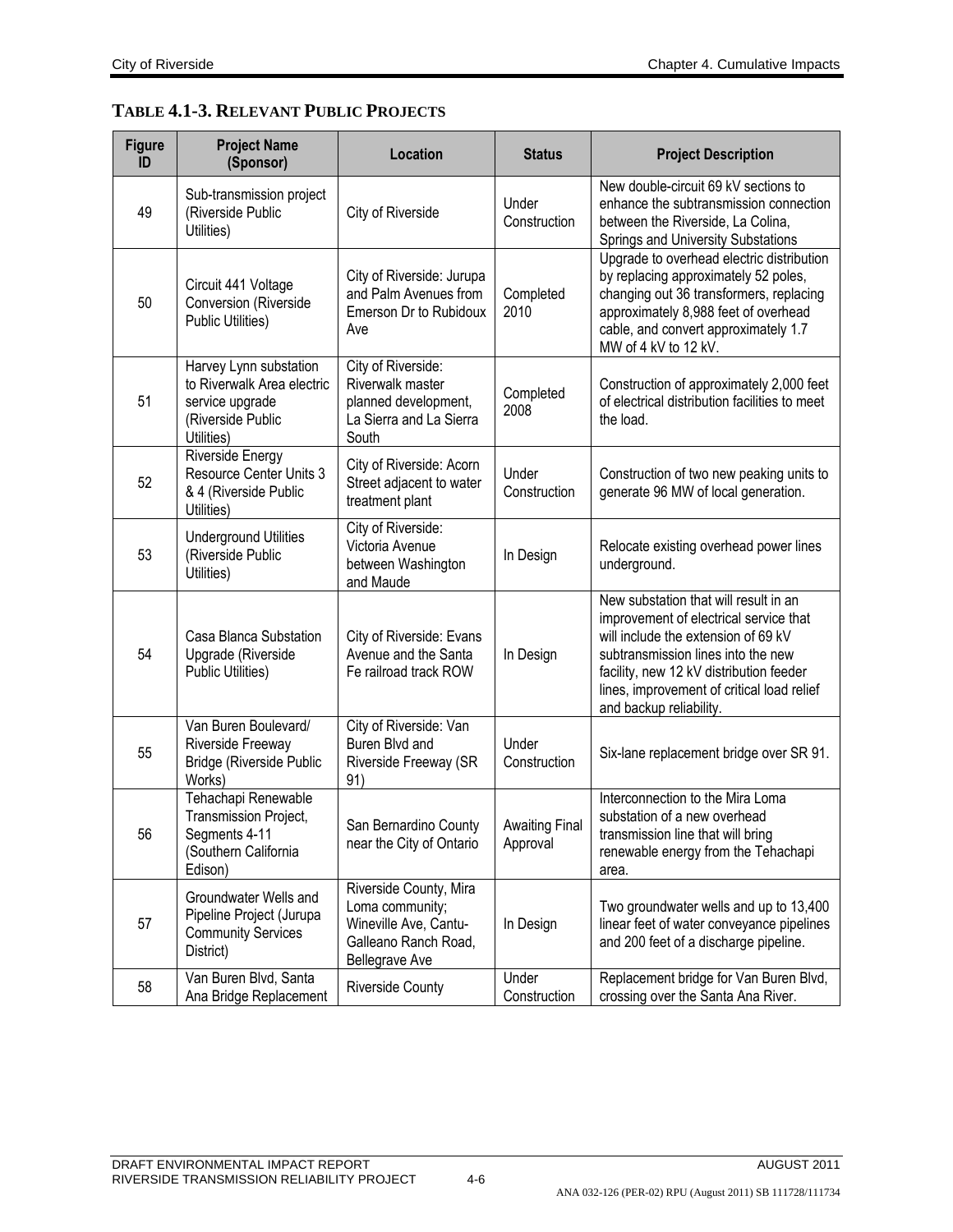# **Cumulative Projects**

#### **FIGURE 4.1-1. CUMULATIVE PROJECTS**



# **RIVERSIDE TRANSMISSION RELIABILITY PROJECT**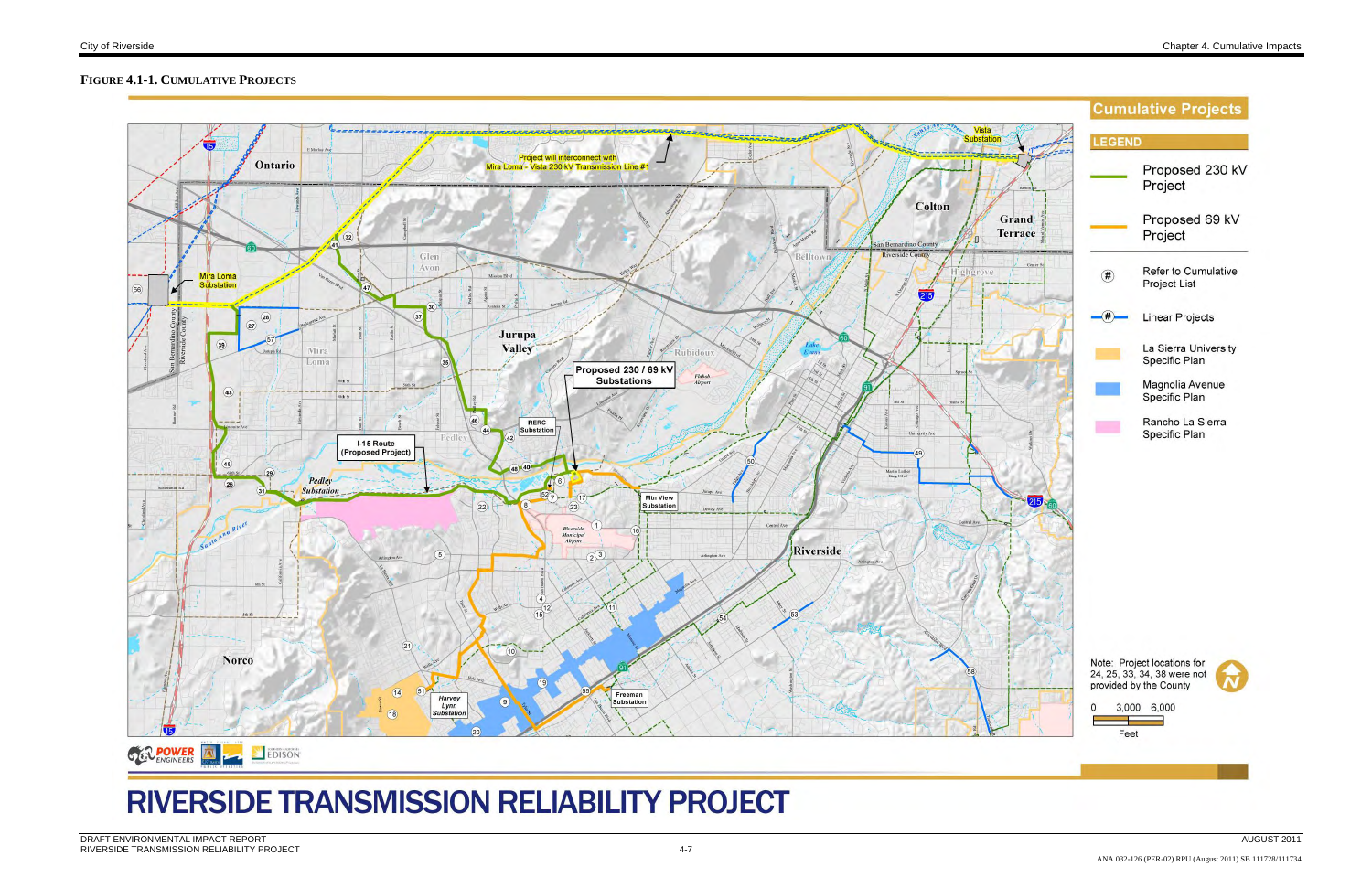*THIS PAGE INTENTIONALLY LEFT BLANK.*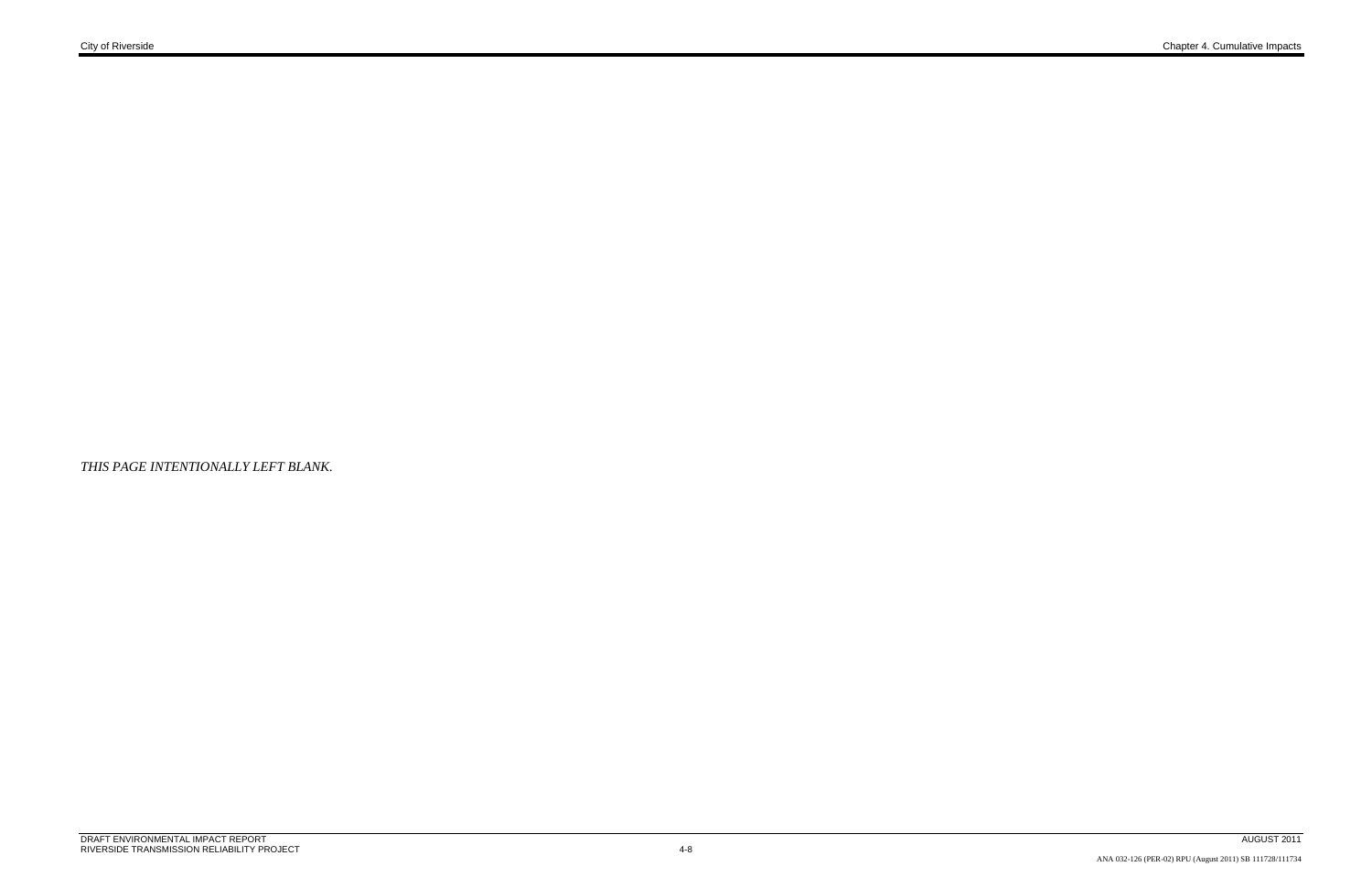# **4.2 CUMULATIVE IMPACTS ANALYSIS**

The cumulative impacts analysis in this DEIR focuses on whether the impacts of the Proposed Project are cumulatively considerable within the context of combined impacts caused by other past, present, or reasonably foreseeable future projects.

### **4.2.1 AESTHETICS**

Cumulative aesthetic impacts would occur if multiple cumulative projects would occur within the same viewshed and result in a combined adverse visual impact. Given the scale of the landscapes traversed throughout the Proposed Project area, the general urban character of the Proposed Project area, and the extensive range of viewsheds of the Proposed Project area, the Proposed Project would add a noticeable but not considerable change to the area's overall visual resources. Currently, RPU's double-circuit 69 kV Sub-Transmission Project have or will add new electric system transmission/distribution infrastructure (poles, conductors) to areas that did/do not have such facilities. Although this project introduces new infrastructure to viewers, such facilities are not uncommon in urban areas in order to serve the load. As such, there are no existing or planned projects within the Proposed Project's study area that would considerably add to or affect visual resources, thus the Proposed incremental effect would not be cumulatively considerable or significant.

# **4.2.2 AGRICULTURAL AND FORESTRY RESOURCES**

The interactions among land uses are affected by the type and proximity of the land uses. For land use, the geographic scope for the analysis of cumulative impacts of agricultural and forestry resources are defined as the area within one mile of the Proposed Project. Land uses immediately adjacent to the ROW can be affected by the Proposed Project's implementation. Projects at a greater distance from the ROW would have lesser interaction with the Proposed Project. Land uses greater than one mile from the Proposed Project are highly unlikely to be perceived as interacting with the Proposed Project in a cumulative way, as they would not be directly impacted by the construction or the long-term operation of the transmission lines or substations.

Agricultural uses, including dairies, are still present in Riverside County's landscape; however, the County has seen a reduction in agricultural land due to urbanization. In 2008, the total acreage of Farmland in Riverside County was 204,722 acres. There has been a reduction of 10,501 acres of Farmland for Riverside County between 2006 and 2008 (FMMP, 2008). The Proposed Project would permanently impact 1.5 acres of Farmland.

Acreage of Farmland could be converted by some of the projects identified in Tables 4.1-1 through 4.1-3. The Proposed Project would contribute incrementally to this decline. Implementation of environmental protection elements would locate access roads, spur roads, staging areas, and pulling/splicing sites in areas that minimize impacts to agricultural operations. These elements would also minimize the removal of perennial crops. These measures, however, would not reduce the cumulative impacts related to the permanent reduction of agricultural land to a less than significant level. Given the rapid loss of agricultural lands in the County due to general urban growth and the County's policy to preserve prime agricultural lands, the incremental contribution of Farmland conversion associated with the Proposed Project would be a cumulatively considerable contribution to an existing significant cumulative impact. This impact would be significant and unavoidable.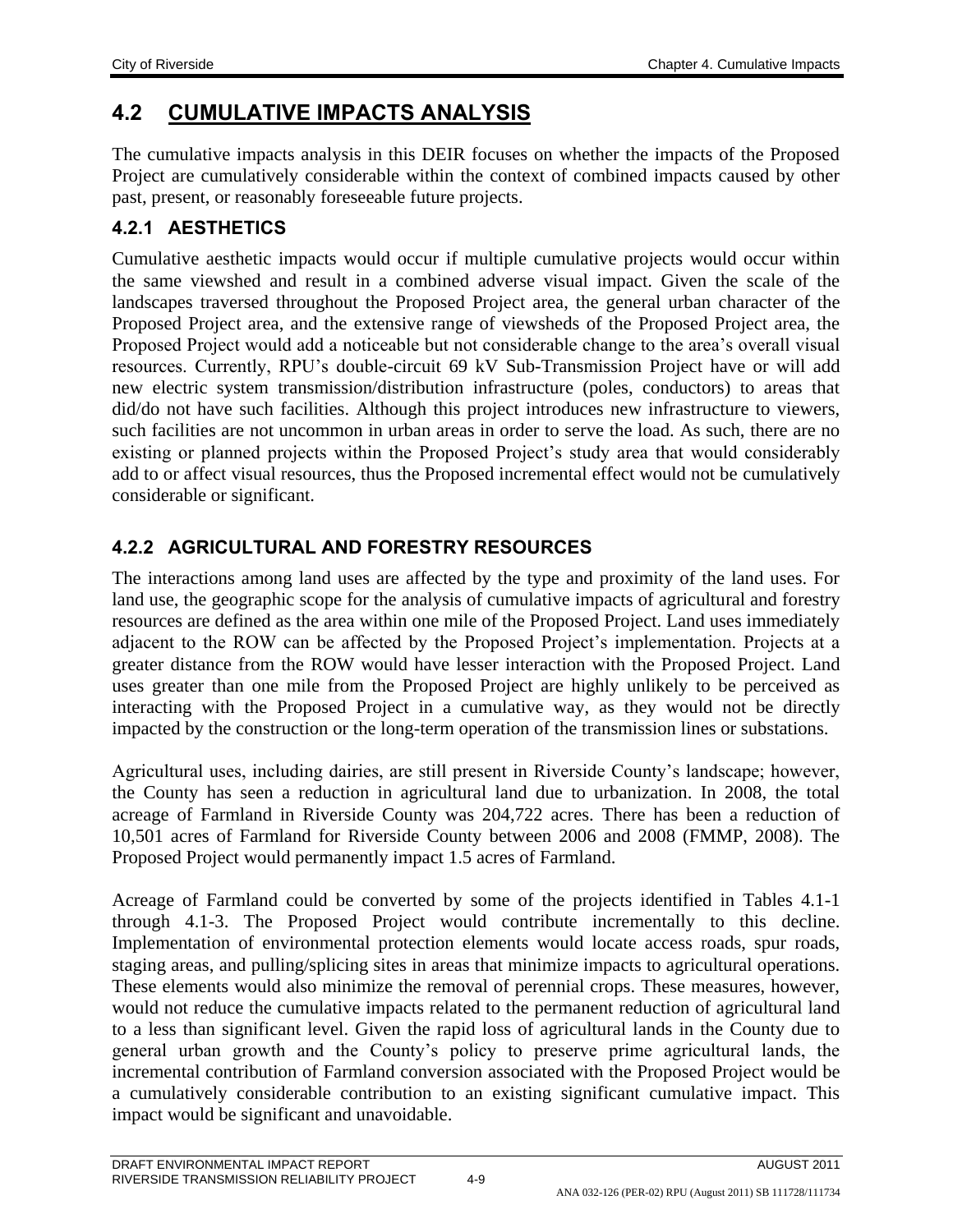#### **4.2.3 AIR QUALITY AND GREENHOUSE GAS EMISSIONS**

The potential geographic extent of the cumulative impact area for the Proposed Project covers the air basin in which the Proposed Project would be located. Past development and population growth within the city of Riverside and in adjacent areas have expanded the potential to contribute to increased air emissions within the South Coast Air Basin (SCAB). The SCAB is in nonattainment for the federal and state eight-hour and one-hour ozone, particulate matter less than 10 microns (PM<sub>10</sub>), and particulate matter less than 2.5 microns (PM<sub>2.5</sub>) standards. The Proposed Project area is designated as attainment/unclassified for nitrogen dioxide  $(NO<sub>2</sub>)$  and carbon monoxide (CO) for both state and federal standards. Long-term trends in reduced emissions of ozone precursors, specifically nitrogen oxides  $(NO<sub>X</sub>)$  and volatile organic compounds (VOCs), have led to reduced ozone formation in the Proposed Project area; however, the area continues to exceed the state one-hour and federal eight-hour ozone standards. Additionally, while there is an overall gradual downward trend for  $PM_{10}$  concentrations, there has been little or no progress since 1993. As such, any increase in emissions of ozone precursors and particulate matter (and particulate matter precursors) would cause an adverse air quality impact; however, this incremental impact would not be considered significant. See discussion under CEQA criterion c) in Chapter 3, Section 3.2.3.

Since operation of the Proposed Project does not involve combustion of fossil fuels or involve other chemical processes that produce gaseous emissions, the Proposed Project would have very minor operating emissions. For this reason the cumulative impact discussion is focused on construction impacts. Construction impacts are localized and of short duration. Therefore, only projects within one mile of the Proposed Project are considered projects that could, with the Proposed Project, cause cumulative impacts because those are the only projects that have the potential for causing impacts that might overlap with the impacts of the Proposed Project. Additionally, only projects with construction or operating emissions that have the potential for temporally overlapping emissions at the same time as the Proposed Project's construction are considered part of this cumulative impact analysis and could potentially contribute to cumulative impacts as analyzed in this section. Existing emission sources are considered part of the existing ambient background cumulative condition.

The construction schedule of many of these cumulative projects is uncertain, or the projects will be complete prior to the construction of the Proposed Project. Therefore, there is the potential that most of these projects will not have construction periods coinciding with that of the Proposed Project; however, there is also the likelihood of a number of additional projects not currently known and listed that would meet the cumulative project criteria for air quality.

Construction emissions from the Proposed Project would not exceed the South Coast Air Quality Management District regional or localized thresholds of significance. However, for cumulative assessment purposes, the potential existence of nearby concurrent cumulative projects would add to these emission totals. The portion of the SCAB within which the Proposed Project is located is designated as a non-attainment area for ozone and  $PM_{10}$  under state standards, and as a nonattainment area for ozone,  $PM_{10}$ , and  $PM_{2.5}$  under federal standards. While not all of the cumulative projects would occur at the same time as the Proposed Project, it can be assumed that one or more other projects will be in construction or will start operations and cause emissions that are cumulatively significant with those of the Proposed Project's construction. Therefore, the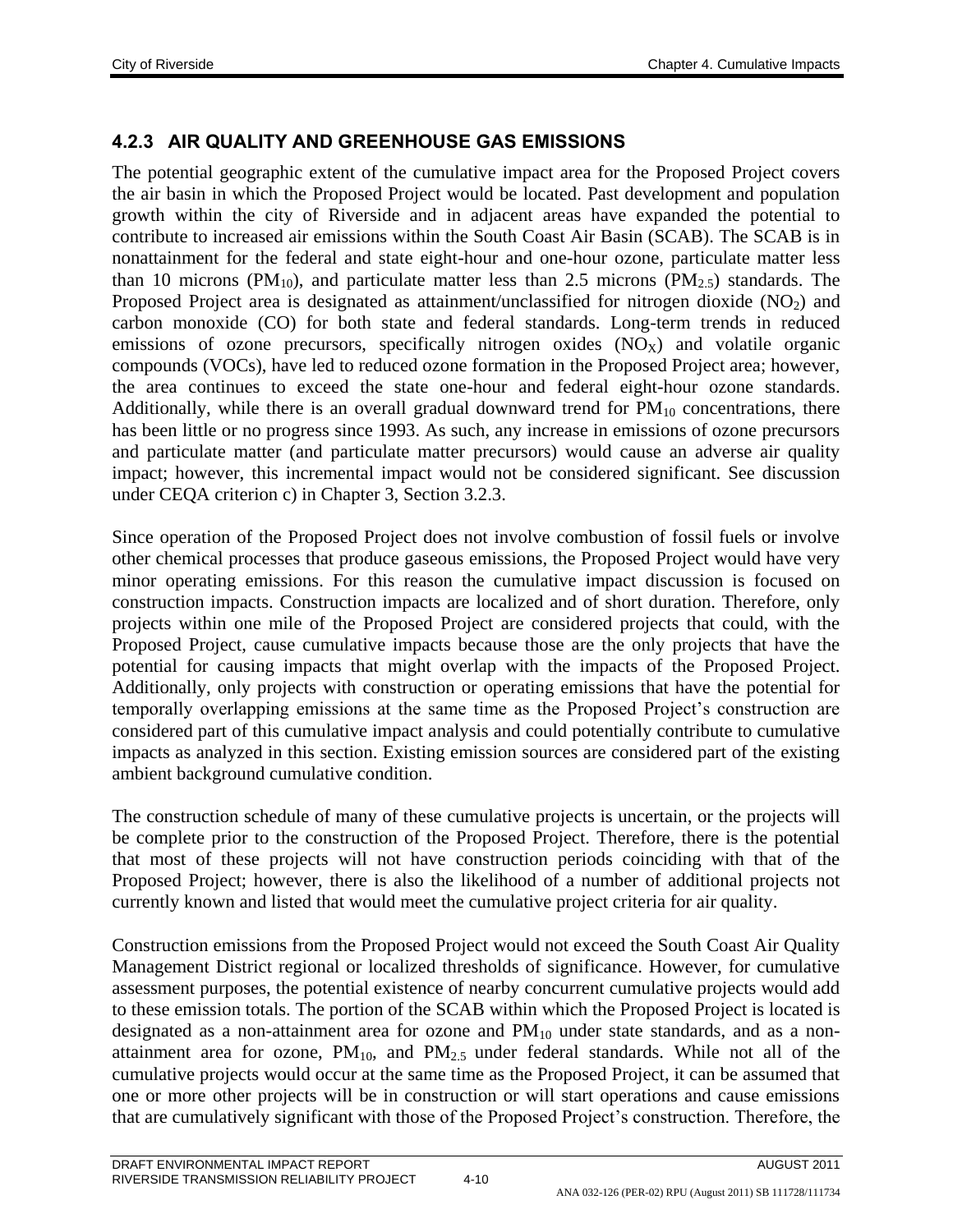combined effect of construction emissions from the Proposed Project and other projects' construction and/or operating emissions would be cumulatively significant at various times during construction. As such, the Proposed Project's contribution to cumulative impacts as it relates to air quality would be cumulatively considerable and unavoidable.

Greenhouse gas (GHG) emissions resulting in anthropogenic climate change are considered a global effect, such that the analysis of GHG is—by its very nature—an analysis at a cumulative impacts level. The Proposed Project's impacts on climate change are discussed in detail in Chapter 3 (Section 3.2.3, Air Quality and Greenhouse Gas Emissions). The Proposed Project is expected to have a less than significant impact on the environment through the minor generation of GHG emissions during construction and would only temporarily contribute to the cumulative effect on GHG from other projects included within this cumulative impact analysis for the project area. Furthermore, the Proposed Project's operation would not require the combustion of fossil fuels and would allow the City to access renewable energy sources while reducing the need for internal generation during demand peaks. Accordingly, the Proposed Project's cumulative impact on GHGs is less than significant.

#### **4.2.4 BIOLOGICAL RESOURCES**

The Proposed Project would be constructed in an area that is substantially altered by human activity and urbanization. While historically the region was a mix of native habitat and alluvial floodplain along the Santa Ana River watershed, and then predominantly agricultural use, it is now an urban environment with limited open space and connectivity to other open space and native habitat. Cumulatively, the Proposed Project area is disturbed and urbanized.

The Western Riverside County Multi-Species Habitat Conservation Plan (MSHCP), however, has been initiated to conserve remnant habitat within the urban areas and conserve native habitat in adjacent areas to provide long-term conservation for sensitive plants and wildlife and, consequently, local ecosystems and more common, widespread plants and animals. The MSHCP provides a structure to reduce to less than significant potential cumulative impacts from past, present, and reasonably foreseeable projects that may occur in the vicinity of the Proposed Project. As identified in the MSHCP, one project would be the widening of the Van Buren Bridge overcrossing of the Santa Ana River. Impacts associated will be mitigated through the MSHCP. Therefore, as the Proposed Project would also be consistent with the MSHCP and conserve lands, the cumulative effect of these two proposed actions would be less than significant because they comply with the conservation and avoidance and minimization measures identified in the MSHCP Incidental Take Permit. Other projects that could be in development within this region would also comply with the MSHCP or reduce potential to affect consistent with CEQA or federal requirements. While these proposed current or future projects reduce habitat and affect biological resources, consistency with the MSHCP or mitigation to reduce impacts to less than significant support the determination that the cumulative impact of these project would be less than significant. Projects would be mitigated through the MSHCP, Stevenson's kangaroo rat habitat conservation plan (HCP), or other Biological Opinion and federal Endangered Species Act (ESA) permitting.

Historically, western Riverside County has experienced urbanization and conversion of alluvial flood plain to agricultural and, during the last twenty years, more rapid land conversion to residential housing and commercial use. The agricultural use significantly changed and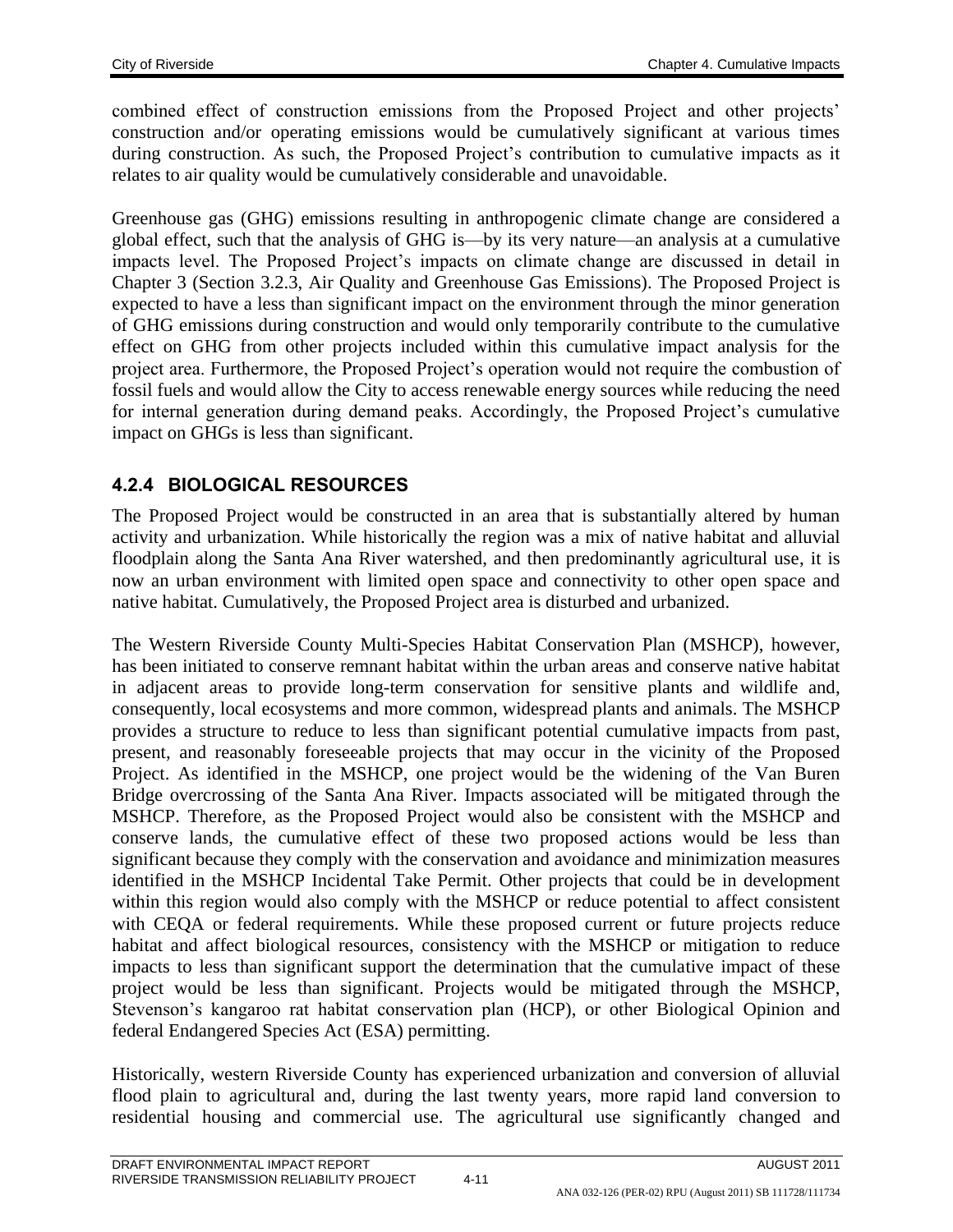diminished the biological resources supported in the region. This is evident in the Proposed Project habitat impacts identified in Chapter 3. The Proposed Project would affect primarily disturbed, urban, and non-native habitat even though it is a linear action spanning approximately more than 30 combined miles. While this habitat supports urban adapted wildlife and remnant open space supports less adapted or migratory species, overall the Proposed Project vicinity is disturbed, and biological resources native or endemic to the region have been cumulatively and significantly affected.

Nevertheless, the Proposed Project would be consistent with the MSHCP and provide conservation habitat. Therefore, while the Proposed Project has identified biological resources impacts and would contribute to the ongoing urbanization and land conversion, the Proposed Project's cumulative impact would be less than significant because of the mitigation measures, MSHCP, and existing level of disturbance. Because of this consistency and the proposed mitigation in this document, no additional mitigation for cumulative impact is proposed.

#### **4.2.5 CULTURAL RESOURCES**

Analysis of cumulative impacts to cultural resources places project-specific impacts into a broader context that takes into account the full range of impacts on cultural resources by actions taking place over a given space and time. Cumulative impacts may be considered a significant impact to the environment, because cultural resources are non-renewable and the loss of California's heritage may result from the combined, incremental impacts of many actions.

Most ground disturbing activities constitute a potential direct impact to cultural resources. Preparation of the construction site and grading of access roads can directly impact cultural resources. Ground clearing can compact soils, crush artifacts, and alter prehistoric and historic features. Although some construction activities are temporary, damage to cultural resources resulting from these activities is permanent.

When modern industrial structures are introduced into the viewshed, visual impacts may occur to some significant visually sensitive cultural resources, such as sacred sites, historic roads and some historic buildings.

Finally, despite data recovery and other mitigation measures, over time, there would likely be an unquantifiable cumulative loss of data about the past. Similarly, Native Americans may feel a cumulative loss of cultural identity as prehistoric archaeological sites are impacted by the projects described in Tables 4.1-2 and 4.1-3.

Overall, present and foreseeable projects on county and city land in the impact area would probably encompass 1,500 to over 2,000 acres of development, although the extent of ground disturbance within each project footprint would vary, as would the potential for adverse visual impacts on cultural resources. Table 4.2-1 briefly summarizes the ranges of factors within different types of projects that could affect cultural resources.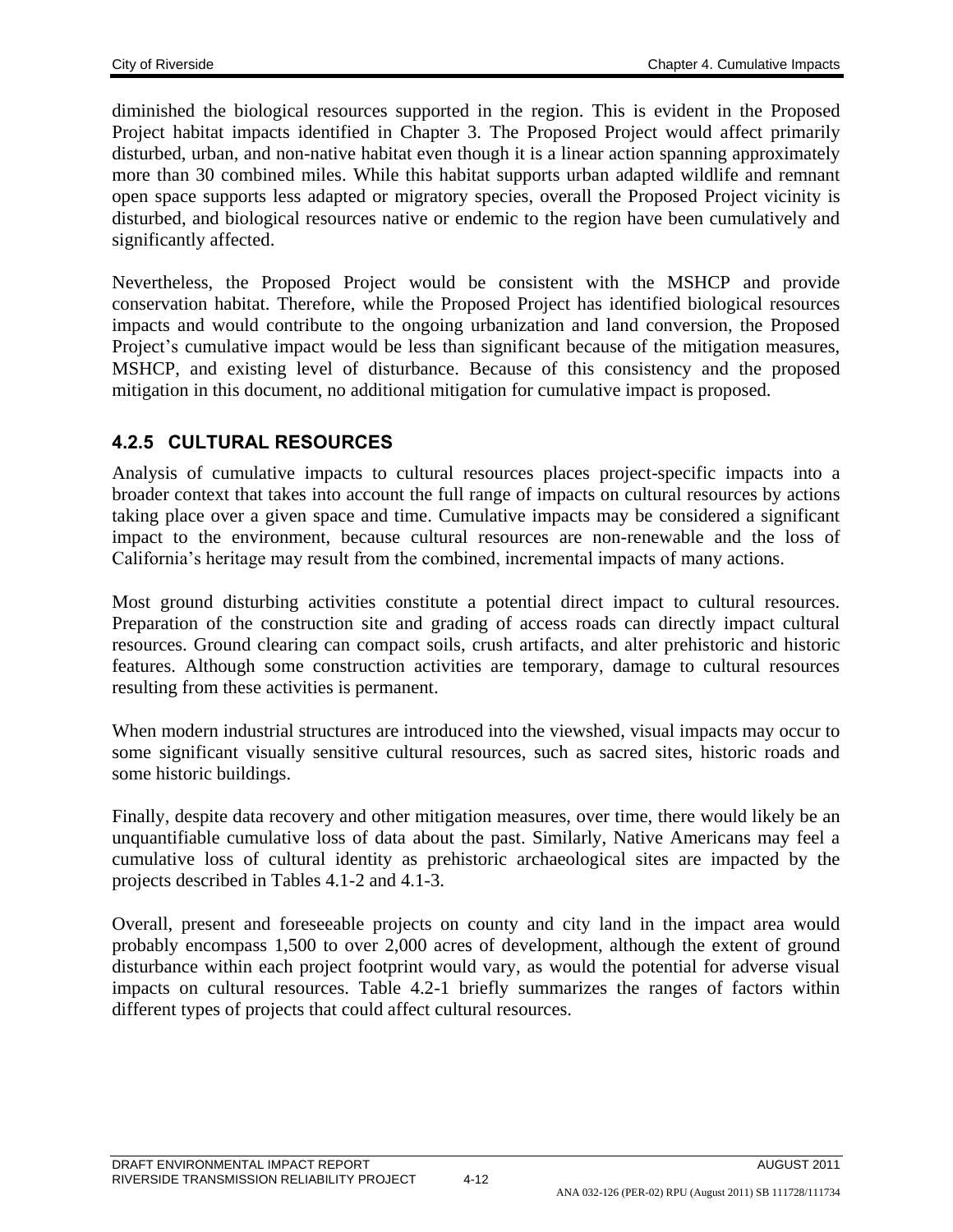| <b>Project Type</b>                                  | <b>Potential Visual Impact to Cultural</b><br><b>Resources</b>       | <b>Potential Ground Disturbance Impact</b>                 |
|------------------------------------------------------|----------------------------------------------------------------------|------------------------------------------------------------|
| <b>Transmission Projects</b>                         | Height of towers                                                     | Access roads, vegetation clearance,<br>structure placement |
| Transportation                                       | Possible with bridge expansion; or with<br>new roads                 | Vegetation clearing, grading, cut and fill                 |
| Development (residential,<br>commercial, industrial) | Height of buildings, size of parking lots,<br>acreage of development | Excavation, vegetation clearing, grading,                  |
| <b>Pipelines</b>                                     | ROW clearance and width                                              | Trenching, excavation, vegetation clearing,<br>grading     |

#### **TABLE 4.2-1. POTENTIAL SOURCES OF IMPACTS TO CULTURAL RESOURCES CAUSED BY DIFFERENT TYPES OF PROJECTS**

CEQA Guidelines provide specific guidance on how cultural resources should be managed in regard to proposed projects on State or private land in California. Therefore, it is assumed that all projects that could potentially affect cultural resources in the RTRP cumulative impact area would be required to have some level of cultural resource documentation, evaluation, impact assessment, and, if necessary, mitigation. In many cases, potential impacts may be reduced or eliminated by avoiding significant cultural resources through project redesign or by implementing mitigation measures, such as data recovery. Despite mitigation efforts, cumulative impacts to cultural resources could result from the loss of irreplaceable cultural resources from development of over 2,000 acres in the RTRP vicinity.

The projects listed in Tables 4.1-2 and 4.1-3 have already complied, or will need to comply, with CEQA. Cultural resource surveys, evaluations of National Register and California Register eligibility, and other activities have likely been performed for the projects or will be performed in the future. The numbers and types of cultural resources potentially affected by these projects are unknown at this time. However, it is reasonable to assume that the overall density of cultural resources within these 2,000 acres would be comparable to the overall density of cultural resources in the RTRP area. However, construction of either the Proposed Project or its alternative could potentially affect cultural resources in areas covering approximately 91 acres (depending on the length of the ROW). This acreage would be approximately 5 or 6 percent of the present and foreseeable development of 1,500 to 2,000 acres in the surrounding area. In terms of the types of impacts resulting from the projects listed in Tables 4.1-2 and 4.1-3, impacts to cultural resources from transmission lines are more easily avoided by project redesign than impacts caused by development, pipelines, or transportation projects. Therefore, construction of the RTRP would make only a small contribution to the cumulative quantitative loss of cultural resources in the project vicinity and would not be cumulatively considerable.

#### **4.2.6 GEOLOGY AND SOILS**

The Proposed Project and cumulative projects are all located in an area that is seismically active. Seismic ground shaking would likely result in similar impacts to all of the projects in the area due to the far-reaching effects of seismic activities. However, it is typical engineering and architectural practice for construction, building, or utility projects to have specific geological conditions addressed during design and construction to minimize potential effects from potential seismic activities.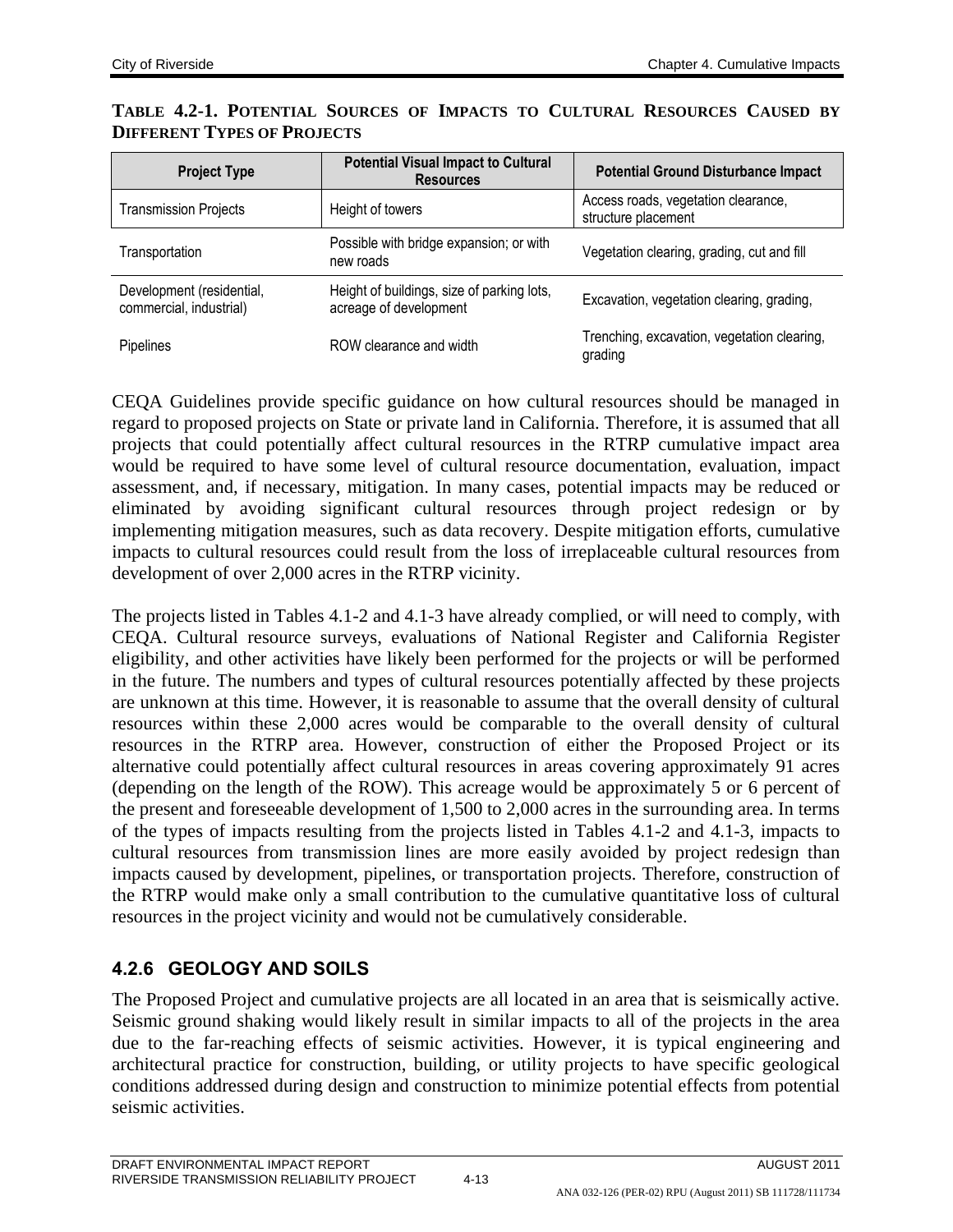The Proposed and cumulative projects have or would require disturbing the soil to prepare the site and construct the projects. Cumulatively considerable impacts could occur if the projects were to be constructed at the same time, and erosion occurs during construction that creates sedimentation issues within the local watershed. However, this is unlikely as the sponsors of the cumulative projects would be expected to follow federal, State, and local water quality and storm water prevention standards established by government regulators as well as generally accepted construction practices that would protect adjacent receiving waters from erosion. As explained in Chapter 3, the Proposed Project would result in less than significant impacts to geology and soils in the Proposed Project area. When viewed in the context of other projects, cumulative impacts on geology and soils as a result of the Proposed Project would be less than cumulatively considerable.

#### **4.2.7 HAZARDS AND HAZARDOUS MATERIALS**

The geographic extent for the analysis of cumulative impacts related to hazards and hazardous materials, including environmental contamination, is limited to the areas of active construction as well as a 0.25 mile area on either side of the transmission / subtransmission line ROW and a 0.25 mile radius around the substation sites. This is because any potential release of hazardous materials associated with Proposed Project activities or from other sites that could combine with a release from the Proposed Project route would not likely be able to migrate more than 0.25 mile from the location of the actual release.

Construction activities could increase the hazard potential in the study area. However, it is unlikely that the Proposed Project, with the other past, present, and reasonably foreseeable future projects, would contribute to a cumulative hazard or hazardous materials related impact (such as a hazardous material spill or fire). Environmental Protection Elements HAZ-01 through HAZ-03 would ensure that the Proposed Project's construction-related hazards and hazardous materials would be used and stored in a responsible manner meeting all regulatory requirements for such materials. Additionally, the Proposed Project includes construction of high voltage transmission and subtransmission lines (as opposed to lower voltage overhead distribution lines), which have a very low probability and history of causing fires, especially in an urban environment such as that of the Proposed Project. Therefore, impacts would be less than cumulatively considerable (i.e., because the Proposed Project would mitigate its contribution to any potential cumulative impact). Therefore, the cumulative impact of the Proposed Project related to hazards and hazardous materials, in combination with other reasonably foreseeable projects, would be less than significant.

#### **4.2.8 HYDROLOGY AND WATER QUALITY**

The geographic extent for the analysis of cumulative impacts related to hydrology and water quality is limited to the watershed. Whenever multiple activities, or activities at multiple sites, that produce similar or complementary changes to environmental parameters or watershed processes take place, the resulting impacts, even if they are individually insignificant, can be cumulatively significant. For example, soil compaction resulting from construction vehicles driving over a natural surface decreases pore space and collapses conduits between pores, reducing soil porosity and permeability, and increasing runoff rates, which causes erosion. Likewise, replacement of natural surfaces with impermeable material allows a high stormwater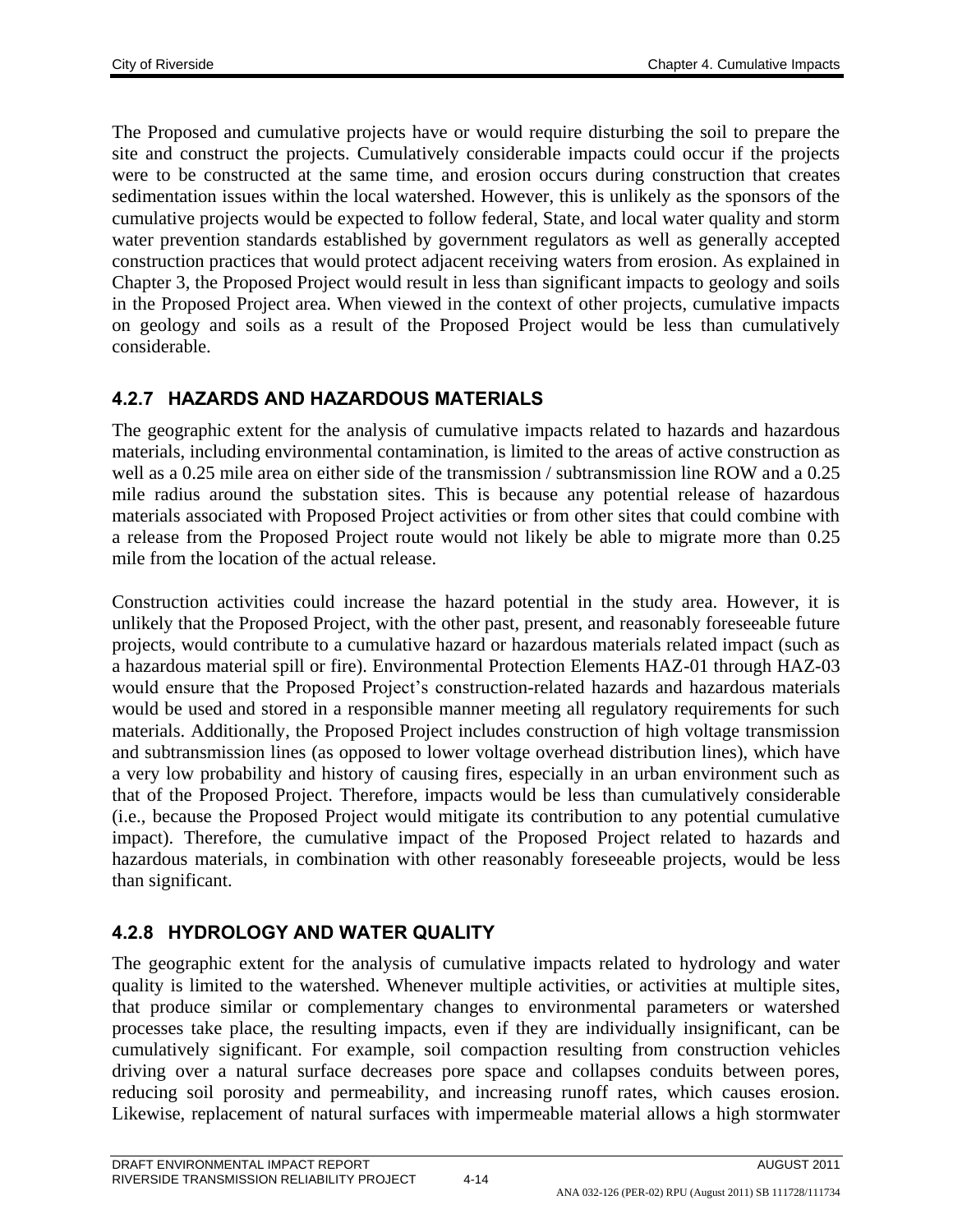runoff ratio and increases both peak flows and total flow volume. Removal of topsoil which leaves mineral soil exposed also increases the rate of stormwater flow, which in turn creates more erosion (Reid 1993). Increased and eroding stormwater flows carry increased sediment load into drainages, which increases turbidity. When these processes are occurring at multiple sites, sediment load can increase turbidity such that water temperature can increase, which in turn decreases the level of dissolved oxygen, which can lead to increased stress or death of aquatic animals.

Polluted stormwater runoff resulting from construction in urbanized areas could introduce petroleum products or pathogens, or otherwise alter water chemistry, including pH levels. Runoff from multiple sources could lead to water quality impacts that exceed water quality objective thresholds. In addition, some introduced chemicals can alter the mobility or chemical composition of chemicals already present, and may contribute to nutrient deficiencies or inhibit the ability of plants to make use of available nutrients. Introduced chemicals may be deposited within streams, and repeated addition of chemicals may cause a cumulative increase in concentration (Reid 1993).

When topography is altered for construction purposes, the change in natural contours can change local and downstream hydrology. Altered hydrology can decrease water availability to wetlands, which would impact wetland plant populations and eventually create upland conditions. Altered hydrology can also modify the timing and amount of storm runoff, which could change base flows, peak flows, and flood seasonality. In response to these changes, flood frequencies could change, stream channels could be aggraded, incised, or widened, and the size distribution of streambed sediment would be modified (Reid 1993). These effects would not be limited to the physical environment, but would also affect wetland and riparian plant populations and aquatic animal populations. Changes in flood frequency and distribution could also affect human populations.

Impacts that are individually less than significant are cumulatively significant if they contribute incrementally to a cumulative impact that is already significant. For example, if a project results in sedimentation impacts that are less than significant on a project-level basis, the cumulative impact from sediment can be significant if the sediment is released into a stream that has not yet recovered from previous sedimentation impacts.

Potential impacts to water resources resulting from construction and operation of the Proposed Project may be less than significant; however, even with integrated environmental protections, they will have a cumulative effect on the watershed in which they occur as they add to the impacts of past and contemporary projects in an urban setting, and as the impacts of future projects are added to them. For this reason, cumulative impacts are considerable and unavoidable. While project-level mitigation measures and best management practices are not sufficient to negate cumulative watershed effects, effectively implemented, they are an important component of a broader watershed-scale approach to recovery from human activities.

#### **4.2.9 LAND USE**

The interactions among land uses are affected by the type and proximity of the land uses. For land use, the geographic scope for the analysis of cumulative impacts of land use is defined as the area within one mile of the Proposed Project. Land uses immediately adjacent to the ROW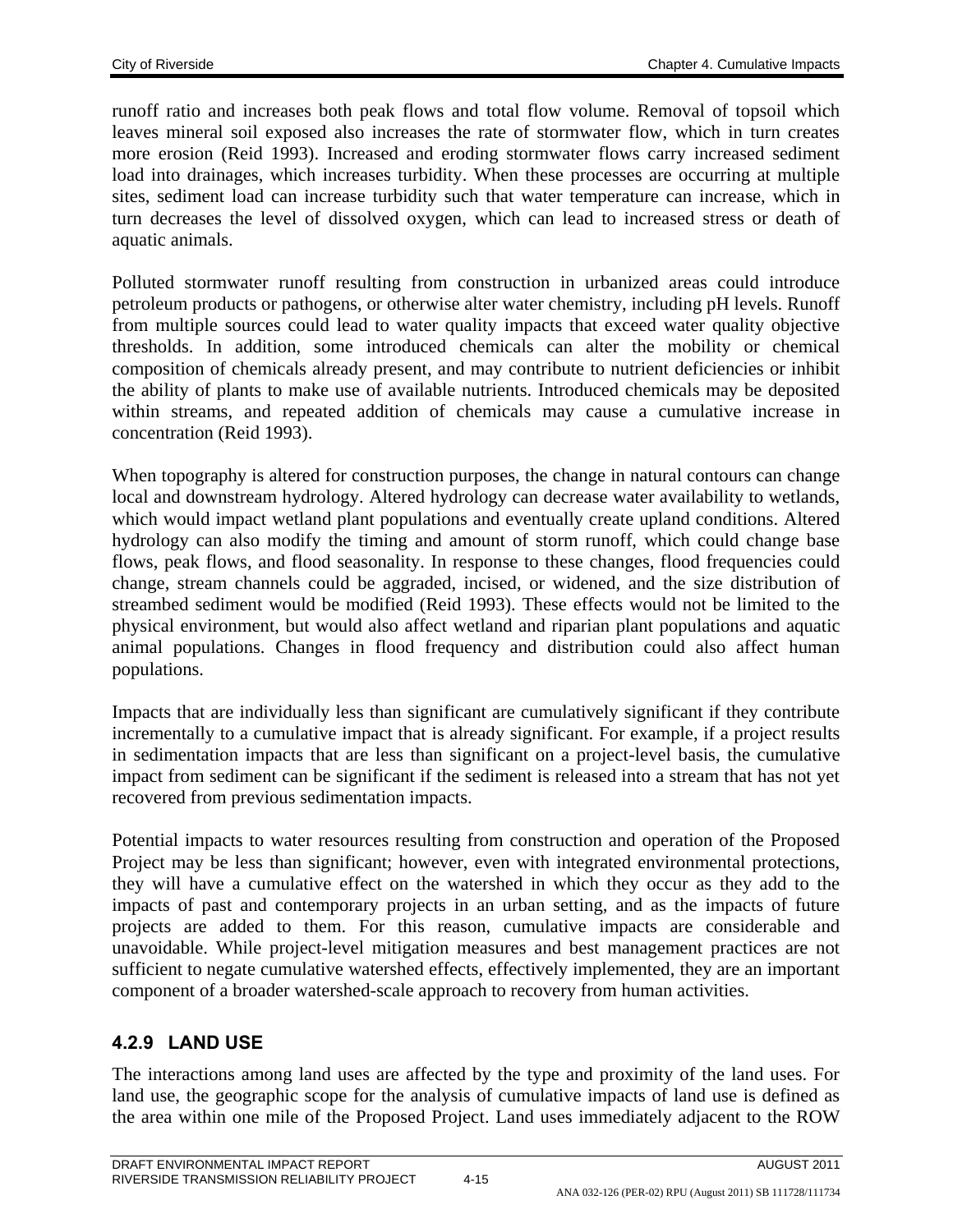can be affected by the Proposed Project's implementation. Projects at a greater distance from the ROW would have lesser interaction with the Proposed Project. Land uses greater than one mile from the Proposed Project are highly unlikely to be perceived as interacting with the Proposed Project in a cumulative way as they would not be directly impacted by the construction or the long-term operation of the transmission lines or substations.

As noted in Tables 4.1-1 through 4.1-3, a number of projects are planned within the Proposed Project area and would have the potential to be constructed simultaneously with the Proposed Project. Potential land use impacts resulting from temporary construction activities, including temporary increases in noise and dust, decreased air quality from construction vehicles, odors from construction equipment, safety issues, loss of vegetation, and access issues are analyzed in the corresponding sections of this DEIR (see Sections 3.2.1, Aesthetics; 3.2.3, Air Quality and Greenhouse Gas Emissions; 3.2.4, Biological Resources; 3.2.11, Noise; and 3.2.15, Transportation and Traffic). From an operations and maintenance perspective, the Proposed Project would not be cumulatively considerable because the projects presented in Tables 4.1-1 through 4.1-3 are representative of the ongoing level of development in the region and would be required to be consistent with applicable land use plans, policies, or regulations of the agencies with jurisdiction over the respective projects. Therefore, implementation of the Proposed Project would not result in significant cumulative impacts to land use. Impacts would be less than significant.

Projects would also be required by the Western Riverside County MSHCP to conduct habitat assessments and, if required, conduct surveys and mitigate for impacts to loss of sensitive habitats and species. The project applicants would be required to contribute mitigation fees identified in the MSHCP, in support of continued implementation of the plan. Compliance with the plan reduces impacts to less than cumulatively considerable levels.

#### **4.2.10 MINERAL RESOURCES**

A cumulative impact on mineral resources would occur if the Proposed Project contributes to the loss of availability of significant mineral deposits. The Proposed Project is not located in designated mineral resource zones where significant mineral deposits are present or there is a high likelihood for their presence. Therefore, the Proposed Project would not have a cumulatively considerable impact on mineral resources.

#### **4.2.11 NOISE**

Cumulative noise impacts could occur from the construction operation and maintenance of the Proposed Project in combination with the cumulative projects. For noise, cumulative projects were examined out to 0.25 mile from the Proposed Project's ROWs; however, construction noise from the Proposed Project would merge with background noise in the existing environment within a few hundred feet of construction activities. Cumulative impacts would likely occur if construction of the Proposed Project and the Jurupa Community Service District (JCSD) groundwater wells and pipeline project (cumulative project #57 above) occurred simultaneously. The northern terminus of a section of the 230 kV line of the Proposed Project is located in the vicinity of the JCSD proposed project, which is currently in design. This is in an area currently consisting of commercial and agricultural land uses. The remaining cumulative projects are either constructed or under construction, or are located outside of the immediate construction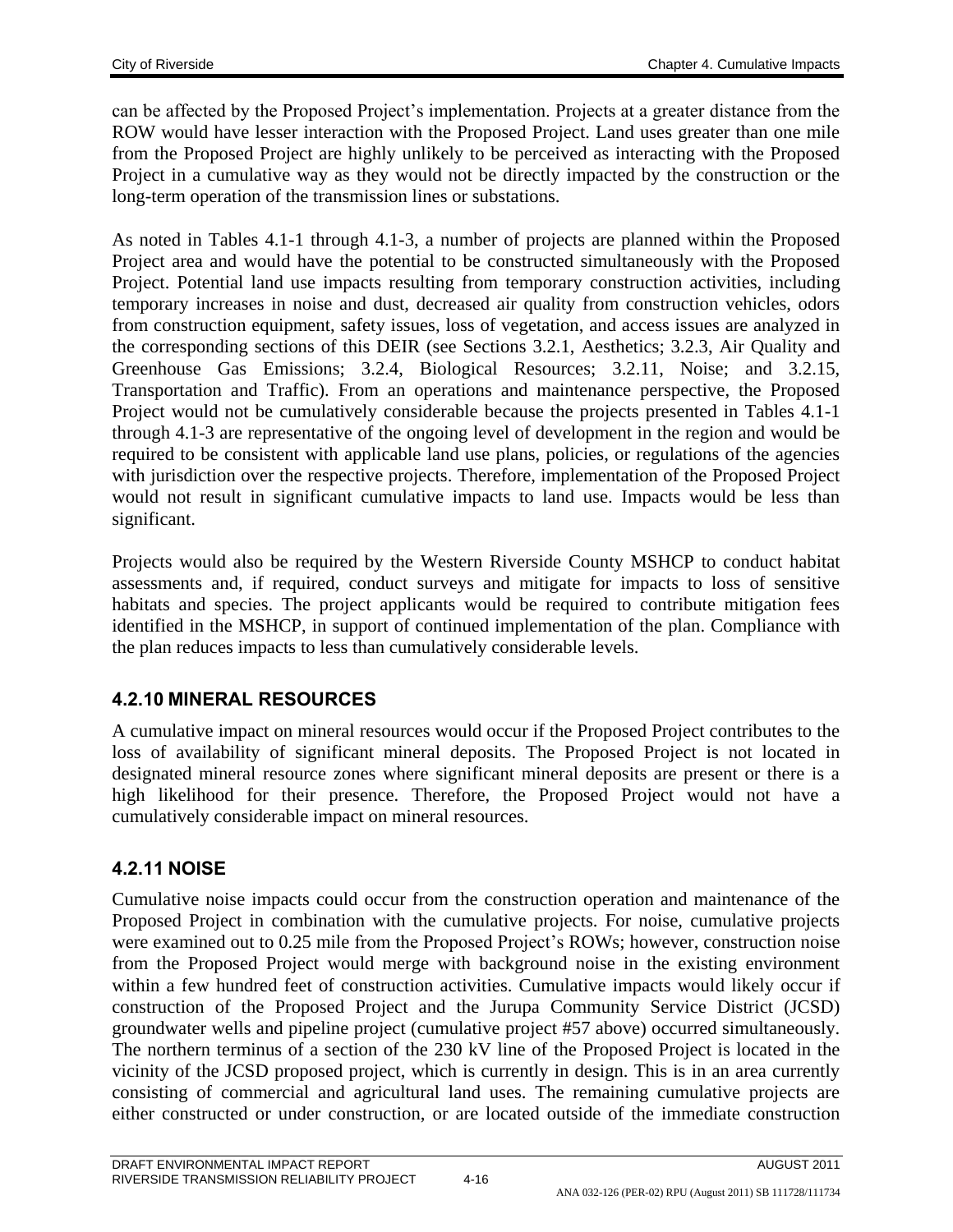vicinity of the Proposed Project so that cumulative noise impacts from construction are unlikely to occur. Proposed Project impacts would be short-term and localized to the segment under construction; there is limited potential for those impacts to overlap with the impacts of other past, present, or probable future projects, and because of the short duration of any such overlap, cumulative impacts would not be considered cumulatively considerable or significant.

In operation, the Proposed Project's transmission lines, subtransmission lines and substations are not noisy facilities. The hum of corona noise from lines and transformers, electric pump noise, occasional thumps from circuit breakers and similar sounds generally fade into ambient noise and are not noticeable. When viewed within the context of cumulative projects in the project area, cumulative impacts related to operations are not significant. Impacts to the noise resources resulting from construction and operation of the Proposed Project would not be cumulatively considerable.

#### **4.2.12 POPULATION AND HOUSING**

Cumulative impacts to population and housing would occur if the Proposed Project would result in the displacement of persons or in a substantial population increase. The Proposed Project would not displace any persons and, thus, would not require the development of replacement housing. The Proposed Project would increase employment in the area during construction, with some contractors likely coming in from outside of the local area to reside most likely in transient accommodations, such as hotels, while working on the Proposed Project. The Proposed Project would not induce substantial population growth in the area. Therefore, no significant impacts to population and housing would occur, and the Proposed Project would not have a cumulatively considerable impact.

#### **4.2.13 PUBLIC SERVICES AND UTILITIES**

The geographic scope for the analysis of cumulative impacts on public services and utilities would be western Riverside County. This is defined as the geographic scope or the cumulative impact area because public services within the Proposed Project area are provided by County fire and police services for the unincorporated areas and the cities for the incorporated areas (City of Riverside and City of Norco). Utilities and service systems are provided predominantly by service providers to both unincorporated and incorporated areas of Riverside County.

With respect to public services and utilities cumulative effects can result from individually insignificant, but collectively significant, projects that would affect services and systems in the same geographic area and take place over an extended period of time.

Implementation of the Proposed Project would yield only temporary, less than significant impacts to public services and utilities and would not hinder the ability of service providers to provide reliable fire protection, police protection, and public educational facilities in the Proposed Project area. Furthermore, construction, operation, and maintenance of the Proposed Project would not prohibit Riverside County, the City of Riverside, or the City of Norco from providing reliable water, wastewater, stormwater drainage, or solid waste utilities services in the Proposed Project area. Past, present, and reasonably foreseeable projects include the development of new residential, commercial, and industrial land uses that would occur in the Proposed Project vicinity and may impact public services and utilities in the region. It is likely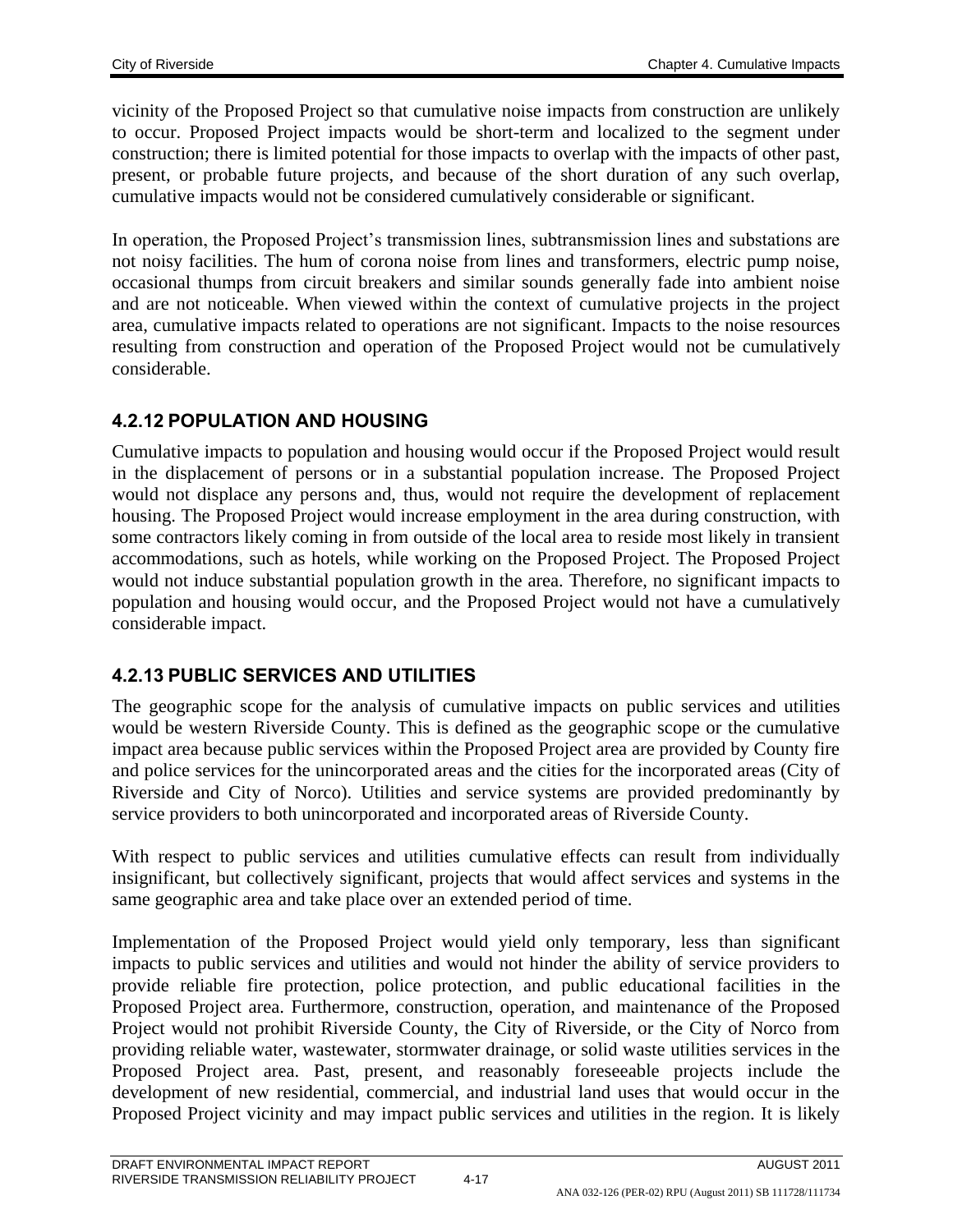that this cumulative development would require the physical alteration of existing, or the construction of new, public service facilities and utilities infrastructure to accommodate the new residential population.

If substantial population growth were to occur prior to the public service and utilities infrastructure improvements proposed by this project, significant effects to existing public facilities and systems could result. Moreover, impacts to public services and systems from the Proposed Project would generally occur only during the projected temporary construction period from Fall 2013 to Fall 2014 and would be less than significant. Additionally, the Proposed Project would be considered an improvement to the existing utility infrastructure within the Proposed Project area once it is constructed by providing more reliable service to City of Riverside customers (see Chapter 1 Purpose and Need). Therefore, the Proposed Project would not have a cumulatively considerable impact on public services or utilities systems in the Proposed Project area.

#### **4.2.14 RECREATION**

The interactions among land uses are affected by the type and proximity of the land uses. For recreation, the geographic scope for the analysis of cumulative impacts of land use is defined as the area within one mile of the Proposed Project. Land uses immediately adjacent to the ROW can be affected by the Proposed Project's implementation. Projects at a greater distance from the ROW would have lesser interaction with the Proposed Project. Land uses greater than one mile from the Proposed Project are highly unlikely to be perceived as interacting with the Proposed Project in a cumulative way as they would not be directly impacted by the construction or the long-term operation of the transmission lines or substations.

Implementation of the Proposed Project would not result in a substantial increase in demand for recreational facilities such that substantial physical deterioration of the existing facilities would occur or be accelerated. Implementation of new projects as presented in Tables 4.1-1 through 4.1-3 would include residential developments which may increase demand on existing recreational facilities and/or result in the need for new recreational facilities within the Proposed Project vicinity. However, since the Proposed Project would not have an individual incremental impact on demand for recreational facilities once construction is complete, it would not contribute to cumulative demand associated with other reasonably foreseeable projects (No Impact).

There are a number of other reasonably foreseeable development projects within the vicinity of the Hidden Valley Wildlife Area and Goose Creek Golf Course; however, none of these projects would actually be constructed in the wildlife area or golf course and would therefore not impact operation of these areas. Since there are no reasonably foreseeable projects that would impact the wildlife area and golf course simultaneously with construction of the Proposed Project, shortterm impacts associated with the proposed 230 kV transmission line would not be cumulatively considerable and cumulative impacts would be less than significant.

#### **4.2.15 TRANSPORTATION AND TRAFFIC**

Cumulative impacts would occur if the Proposed Project and cumulative projects would create impacts resulting in a permanent reduction of capacity (Level of Service) on the area roadways